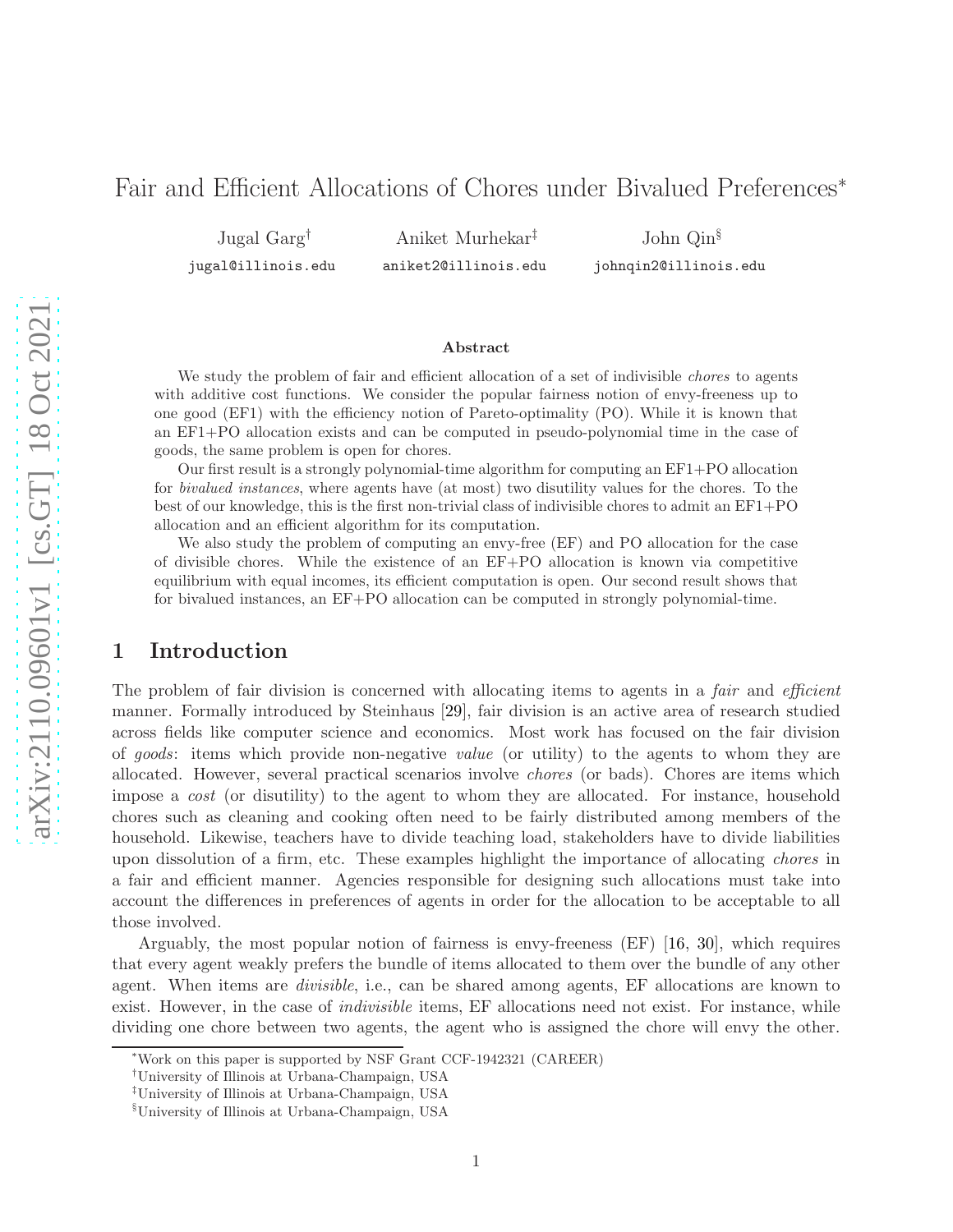Since the fair division of indivisible items remains an important problem, several relaxations of envy-freeness have been defined, first in the context of goods, and later adapted to chores.

A widely studied relaxation of envy-freeness is envy-freeness up to one item (EF1), defined by Budish [\[12\]](#page-23-1) in the context of goods. For chores, an allocation is said to be EF1 if for every agent, the envy disappears after removing one chore assigned to her. It is known that an EF1 allocation of chores exists and can be efficiently computed [\[24,](#page-23-2) [7\]](#page-22-0). However, an EF1 allocation may be highly inefficient. Consider for example two agents  $A_1$  and  $A_2$  and two chores  $j_1$  and  $j_2$  where  $A_i$  has almost zero cost for  $j_i$  and high cost for the other chore. The allocation in which  $j_1$  is assigned to  $A_2$  and  $j_2$  is assigned to  $A_1$  is clearly EF1. However both agents incur high cost, which is highly inefficient. The allocation in which  $j_i$  is assigned to  $A_i$  is more desirable since it is both fair as well as efficient.

The standard notion of economic efficiency is Pareto optimality (PO). An allocation is said to be PO if no other allocation makes an agent better off without making someone else worse off. Fractional Pareto optimality (fPO) is a stronger notion requiring that no other fractional allocation makes an agent better off without making someone else worse off. Every fPO allocation is therefore PO, but not vice-versa.

An important question is whether the fairness and efficiency notions of EF1 and PO (or fPO) can be achieved in conjunction, and if so, can they be computed in polynomial-time. For the case of goods, Barman et al. [\[5\]](#page-22-1) showed that an EF1+PO allocation exists and can be computed in pseudo-polynomial time. Improving this result, Garg and Murhekar [\[26\]](#page-24-2) showed that an EF1+fPO allocation can be computed in pseudo-polynomial time. For the case of chores, it is unclear whether EF1+PO allocations even exist, except for simple cases like identical valuations. Settling the existence of EF1+PO allocations (and developing algorithms for computing them) has turned out to be a challenging open problem.

In this paper, we present the first non-trivial results on the EF1+PO problem for chores. We study the class of *bivalued* instances, where there are only two costs, i.e., for every agent a chore costs either a or b, for two non-negative numbers<sup>[1](#page-1-0)</sup> a and b. Bivalued instances are a well-studied class in the fair division literature, we list several works in Section [1.1.](#page-2-0) In particular, Amanatidis et al.  $[1]$  showed that allocations that are envy-free upto *any* good (EFX), which generalizes EF1, can be efficiently computed for bivalued goods. Recently, Garg and Murhekar [\[21\]](#page-23-3) showed that EFX+fPO allocations can be computed in polynomial-time for bivalued goods. Showing positive results for bivalued chores, our first result is:

**Result 1.** For bivalued instances with n agents and m indivisible chores, an EF1+fPO allocation exists and can be computed in  $\mathsf{poly}(n,m)\text{-}time$ .

Next, we study the problem of computing an EF+PO allocation of divisible chores. For goods, it is known that an EF+PO allocation always exists [\[30\]](#page-24-1) and is in fact polynomial-time computable via the Eisenberg-Gale convex program [\[27\]](#page-24-3). This is done by computing the competitive equilibrium with equal incomes (CEEI). Here, the idea is to provide each agent with the same amount of fictitious money, and then find prices and an allocation of items such that all items are completely bought and each agent buys her most preferred bundle subject to her budget constraint. This is an example of a *market* where demand (of agents) equals supply (of items), and is known as the Fisher market. For goods, there are polynomial-time algorithms for computing the competitive equilibrium (CE) [\[15,](#page-23-4) [28,](#page-24-4) [32\]](#page-24-5). For chores, the problem is harder: Bogomolnaia et al. [\[10\]](#page-23-5) showed

<span id="page-1-0"></span><sup>&</sup>lt;sup>1</sup>In fact, we can assume the two values are positive, since one of them being zero implies the setting is *binary*, in which case computing an EF1+PO allocation is trivial by first assigning chores to agents which have 0 cost for them, and then allocating almost equal number of chores of cost 1 to everyone.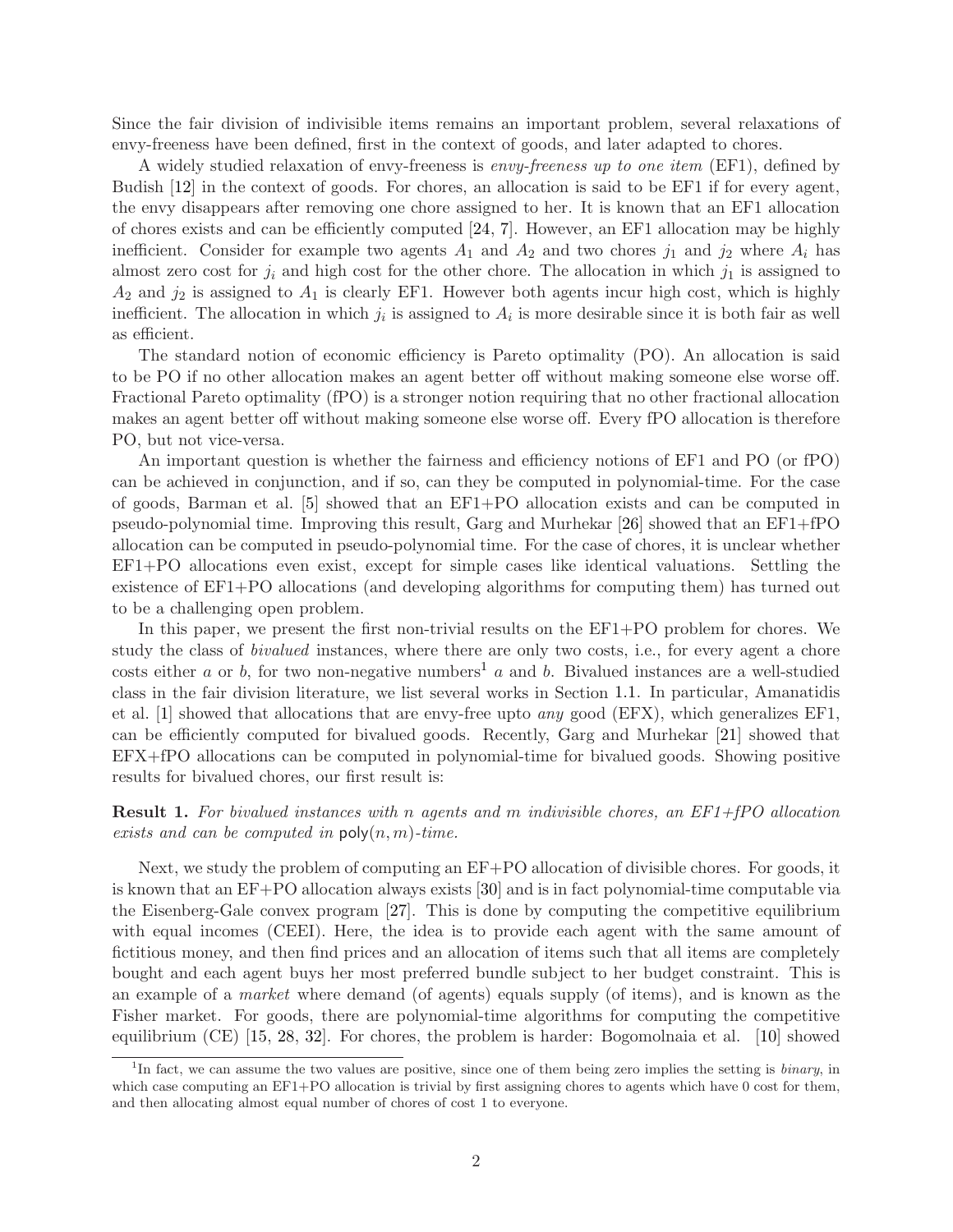that the CE rule can be non-convex, multi-valued and disconnected. Algorithms with exponential run-times are known for computing CE for chores [\[11,](#page-23-6) [20,](#page-23-7) [14,](#page-23-8) [19\]](#page-23-9), but designing a polynomial-time algorithm is an open problem. Working towards this goal, our second result shows:

**Result 2.** For bivalued instances with n agents and m divisible chores, an EF+fPO allocation can be computed in  $\mathsf{poly}(n,m)\text{-}time$ .

### <span id="page-2-0"></span>1.1 Further related work

Barman et al. [\[5\]](#page-22-1) showed that for n agents and m goods, an  $E_1+PO$  allocation can be computed in time  $\mathsf{poly}(n,m,V)$ , where V is the maximum utility value. Their algorithm first perturbs the values to a desirable form, and then computes an EF1+fPO allocation for the perturbed instance, which for a small-enough perturbation is  $E_{1+}PO$  for the original instance. Their approach is via integral market equilibria, which guarantees fPO at every step, and the concept of price-envyfreeness up to one good (pEF1) which is a strengthening of EF1. Using similar tools, Garg and Murhekar [\[26\]](#page-24-2) showed that an EF1+fPO allocation can be computed in  $\text{poly}(n, m, V)$ -time. They also showed that an EF1+fPO allocation can be computed in  $\text{poly}(n, m)$ -time for k-ary instances (agents have at most k values for the goods) where k is a constant. It may seem a natural idea to try and use these approaches for chores, however they do not extend easily. While our algorithm also uses integral market equilibria to obtain the fPO property and pEF1 for chores to argue about EF1, our algorithm and its analysis is much more involved and significantly different from previous works.

Bivalued preferences are a well-studied class in literature. The following results are for the goods setting. Aziz et al. [\[3\]](#page-22-3) showed PO is efficiently verifiable for bivalued instances and coNP-hard for 3 valued instances; Aziz [\[2\]](#page-22-4), and Vazirani and Yannakakis [\[31\]](#page-24-6) studied the Hylland-Zeckhauser scheme for probabilistic assignment of goods in bivalued instances; and Bogomolnaia and Moulin [\[9\]](#page-22-5) studied matching problems with bivalued (dichotomous) preferences. More generally, instances with few values have also been studied: Barman et al. [\[6\]](#page-22-6) showed that EF1+PO allocations can be computed for binary valuations; Babaioff et al. [\[4\]](#page-22-7) studied truthful mechanisms for dichotomous valuations; Golovin [\[23\]](#page-23-10) presented approximation algorithms and hardness results for computing max-min fair allocations in 3-valued instances;Bliem et al. [\[8\]](#page-22-8) studied fixed-parameter tractability for computing EF+PO allocations with parameter  $n + z$ , where z is the number of values; and Garg et al. [\[22\]](#page-23-11) studied leximin assignments of papers ranked by reviewers on a small scale, in particular they present an efficient algorithm for 2 ranks, i.e., "high or low interest" and show NP-hardness for 3 ranks. Such instances have also been studied in resource allocation contexts, including makespan minimization with 2 or 3 job sizes [\[33,](#page-24-7) [13\]](#page-23-12).

The fairness notion of equitability requires that each agent get the same amount of utility or disutility. Similar to EF1 and EFX, equitability up to one (resp. any) item (EQ1 (resp. EQX)) are relaxations of equitability. Using approaches inspired by [\[5\]](#page-22-1), pseudo-polynomial time algorithms for computing EQ1+PO allocations were developed for both goods [\[17\]](#page-23-13) and chores [\[18\]](#page-23-14). For bivalued goods, an EQX+PO allocation is polynomial time computable [\[21\]](#page-23-3).

## <span id="page-2-1"></span>2 Preliminaries

**Problem instance.** A fair division instance (of chores) is a tuple  $(N, M, C)$ , where  $N = [n]$  is a set of  $n \in \mathbb{N}$  agents,  $M = [m]$  is a set of  $m \in \mathbb{N}$  indivisible chores, and  $C = \{c_1, \ldots, c_n\}$  is a set of cost or disutility functions, one for each agent  $i \in N$ . Each cost function  $c_i : M \to \mathbb{R}_{\geq 0}$  is specified by m numbers  $c_{ij} \in \mathbb{R}_{\geq 0}$ , one for each chore  $j \in M$ , which denotes the cost agent i has for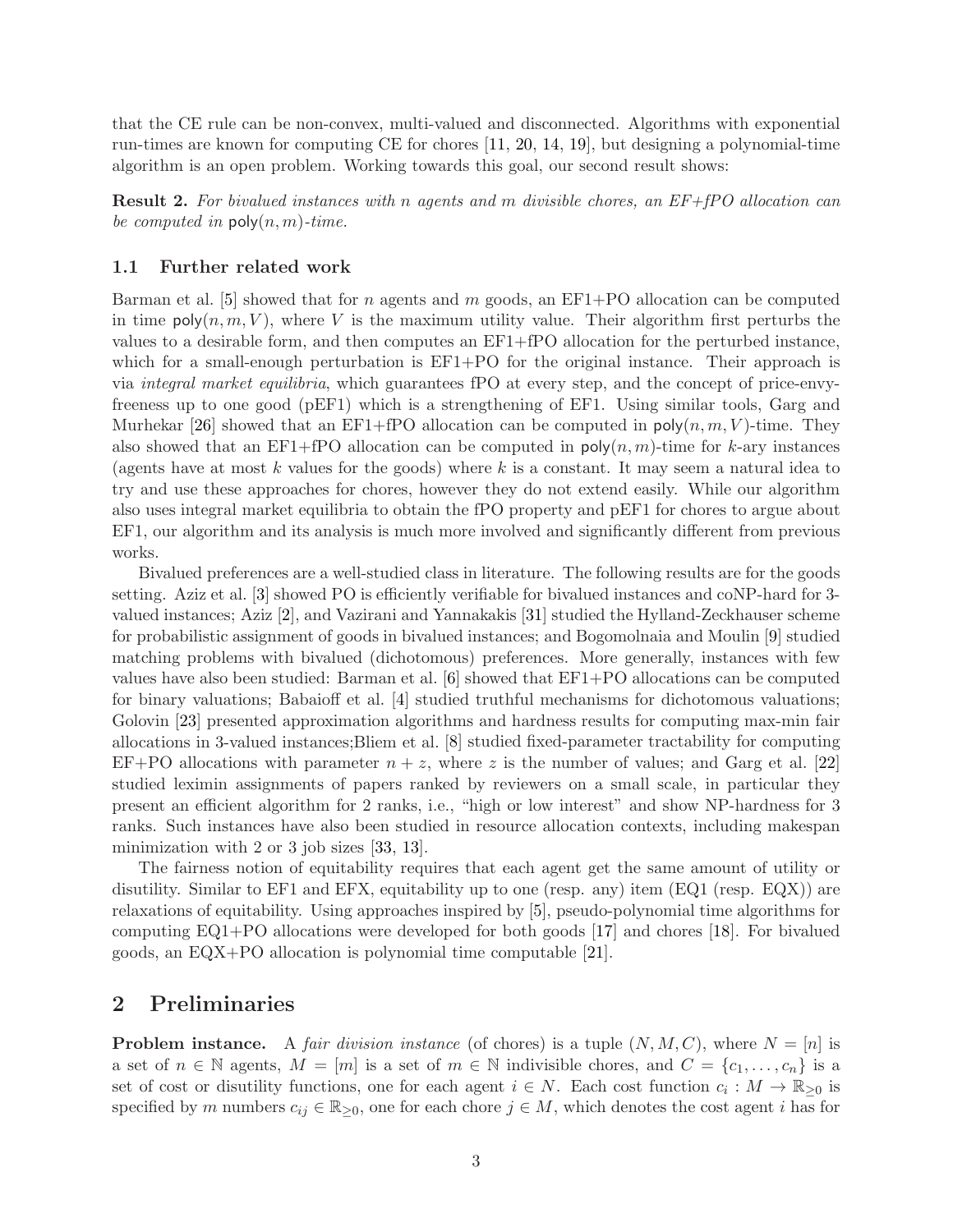performing (receiving) chore  $j$ . We assume that the cost functions are additive, that is, for every agent  $i \in N$ , and for  $S \subseteq M$ ,  $c_i(S) = \sum_{j \in S} c_{ij}$ . For notational ease, we write  $c(S \setminus j)$  instead of  $c(S \setminus \{j\}).$ 

We call a fair division instance  $(N, M, C)$  a *bivalued instance* if there exist  $a, b \in \mathbb{R}_{\geq 0}$ , with  $a \geq b$ , such that for all  $i \in N$  and  $j \in M$ ,  $c_{ij} \in \{a, b\}$ . That is, the cost of any chore to any agent is one of at most two given numbers. By scaling the costs, we can assume w.l.o.g. for bivalued instances that all costs  $c_{ij} \in \{1, k\}$ , where  $k = a/b \ge 1$ . Such a scaling is w.l.o.g., since our fairness and efficiency properties are scale-invariant. Given such an instance, we partition the set of chores into sets of low-cost chores  $M_{low}$  and high-cost chores  $M_{high}$ :

- $M_{low} = \{j \in M : \exists i \in N \text{ s.t. } c_{ij} = 1\},\$  and
- $M_{high} = \{ j \in M : \forall i \in N, c_{ij} = k \}.$

Further, we assume that both  $a, b > 0$ , since if  $b = 0$  then re-scaling the values transforms the instance into the simpler binary case, for which efficient algorithms are known (Footnote [1\)](#page-1-0). We can additionally assume for bivalued instances that for every agent  $i$ , there is at least one chore  $j$ s.t.  $c_{ij} = 1$ . This is w.l.o.g., since if  $c_{ij} = k$  for all  $j \in M$ , then we can re-scale costs to set  $c_{ij} = 1$ for all  $j \in M$ .

**Allocation.** An allocation **x** of chores to agents is an *n*-partition  $(\mathbf{x}_1, \dots, \mathbf{x}_n)$  of the chores, where agent *i* is allotted  $\mathbf{x}_i \subseteq M$  and gets a total cost of  $c_i(\mathbf{x}_i)$ . A *fractional allocation*  $\mathbf{x} \in [0,1]^{n \times m}$  is a fractional assignment such that for each chore  $j \in M$ ,  $\sum_{i \in N} x_{ij} = 1$ . Here,  $x_{ij} \in [0, 1]$  denotes the fraction of chore  $j$  allotted to agent  $i$ .

**Fairness notions.** An allocation **x** is said to be *envy-free up to one chore* (EF1) if for all  $i, h \in N$ , there exists a chore  $j \in \mathbf{x}_i$  such that  $c_i(\mathbf{x}_i \setminus j) \leq c_i(\mathbf{x}_h)$ .

We say that an agent *i* EF1-envies an agent *h* if for all  $j \in \mathbf{x}_i$ ,  $c_i(\mathbf{x}_i \setminus j) > c_i(\mathbf{x}_h)$ , i.e., the EF1 condition between  $i$  and  $h$  is violated.

A (fractional) allocation **x** is said to be envy-free if for all  $i, h \in N$ ,  $c_i(\mathbf{x}_i) \leq c_i(\mathbf{x}_h)$ . We say that an agent i envies an agent h if  $c_i(\mathbf{x}_i) > c_i(\mathbf{x}_h)$ , i.e., the EF condition between i and h is violated.

**Pareto-optimality.** An allocation y dominates an allocation x if  $c_i(\mathbf{y}_i) \leq c_i(\mathbf{x}_i), \forall i$  and there exists h s.t.  $c_h(\mathbf{y}_h) < c_h(\mathbf{x}_h)$ . An allocation is said to be *Pareto optimal* (PO) if no allocation dominates it. Further, an allocation is said to be fractionally PO (fPO) if no fractional allocation dominates it. Thus, a fPO allocation is PO, but not vice-versa.

**Fisher markets.** A Fisher market or a *market instance* is a tuple  $(N, M, C, e)$ , where the first three terms are interpreted as before, and  $e = \{e_1, \ldots, e_n\}$  is the set of agents' minimum payments, where  $e_i \geq 0$ , for each  $i \in N$ . In this model, chores can be allocated fractionally. Given a payment vector, also called a *price*<sup>[2](#page-3-0)</sup> vector,  $\mathbf{p} = (p_1, \ldots, p_m)$ , each chore j pays  $p_j$  per unit of chore. Agents perform chores in exchange for payment. Given chore payments, each agent i aims to obtain the set of chores that minimizes her total cost subject to her payment constraint, i.e., receiving a total payment of at least  $e_i$ .

Given a (fractional) allocation **x** with a price vector **p**, the spending<sup>[3](#page-3-1)</sup> of an agent i under  $(\mathbf{x}, \mathbf{p})$ is given by  $p(x_i) = \sum_{j \in M} p_j x_{ij}$ . We define the *bang-per-buck* ratio  $\alpha_{ij}$  of chore j for an agent

<span id="page-3-0"></span><sup>&</sup>lt;sup>2</sup>We refer to payments as prices for sake of similarity with the Fisher market model in the goods case.

<span id="page-3-1"></span> $3$ This is actually the *earning* of agent i, but we refer to earning as spending for sake of similarity with the Fisher market model in the goods case.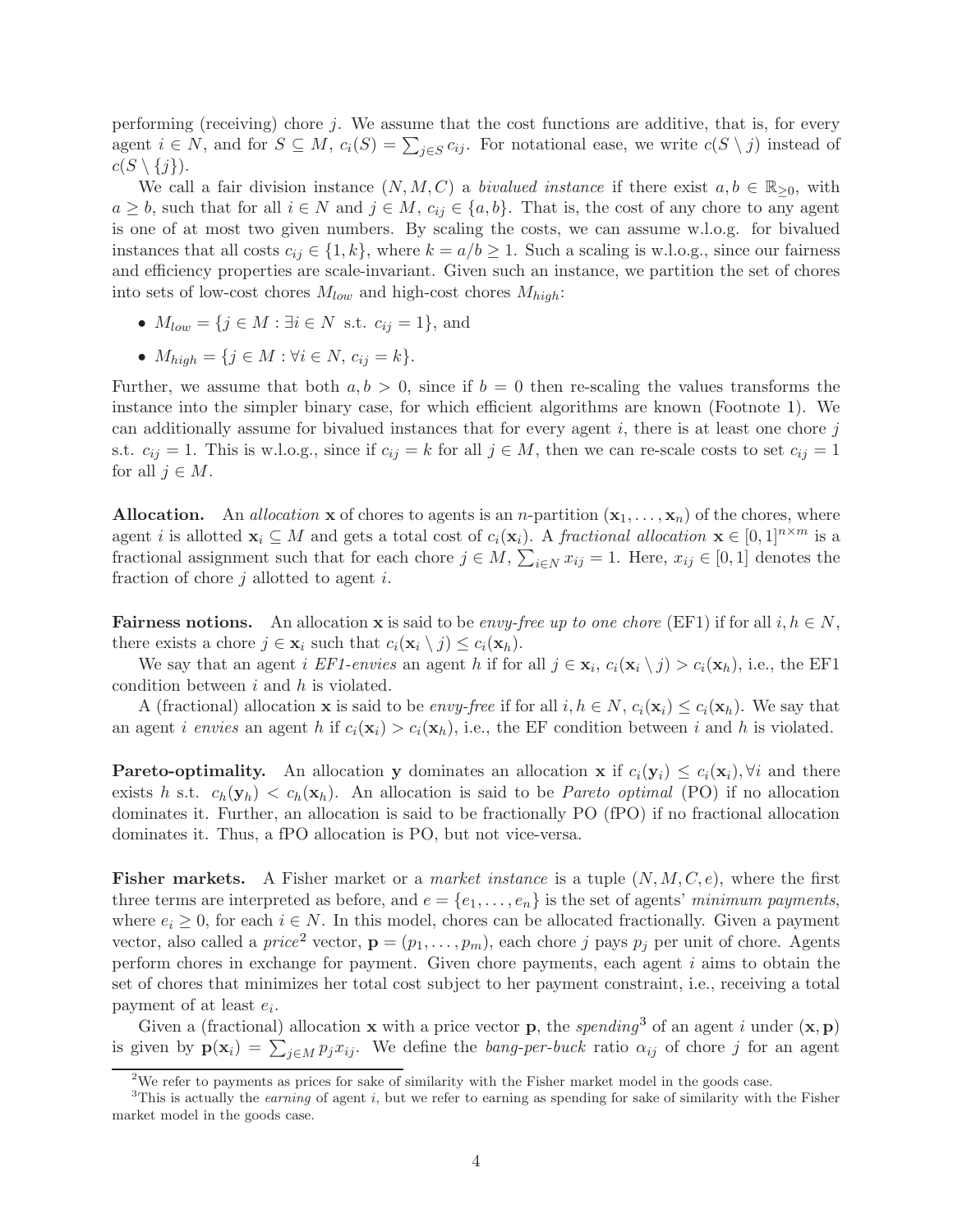i as  $\alpha_{ij} = c_{ij}/p_j$ , and the minimum bang-per-buck (mBB) ratio as  $\alpha_i = \min_j \alpha_{ij}$ . We define  $mBB_i = \{j \in M : c_{ij}/p_j = \alpha_i\}$ , called the  $mBB\text{-}set$ , to be the set of chores that give mBB to agent i at prices **p**. We say  $(x, p)$  is 'on mBB' if for all agents i and chores  $j, x_{ij} > 0 \Rightarrow j \in mBB_i$ . For integral **x**, this means that  $\mathbf{x}_i \subseteq \text{mBB}_i$  for all  $i \in N$ .

A market equilibrium or market outcome is a (fractional) allocation x of the chores to the agents and set of prices p of the chores satisfying the following properties:

- the market clears, i.e., all chores are fully allocated. Thus, for all  $j$ ,  $\sum_{i\in N} x_{ij} = 1$ ,
- each agent receives their minimum payment, for all  $i \in N$ ,  $\mathbf{p}(\mathbf{x}_i) = \sum_{j \in M} x_{ij} p_j = e_i$ , and,
- agents only receive chores that give them minimum bang-per-buck, i.e.,  $(\mathbf{x}, \mathbf{p})$  is on mBB.

Given a market outcome  $(x, p)$  with x integral, we say it is price envy-free up to one chore (pEF1) if for all  $i, h \in N$  there is a chore  $j \in \mathbf{x}_i$  such that  $\mathbf{p}(\mathbf{x}_i \setminus j) \leq \mathbf{p}(\mathbf{x}_h)$ . We say that an agent *i* pEF1-envies an agent h, if for all  $j \in \mathbf{x}_i$ ,  $p(\mathbf{x}_i \setminus j) > p(\mathbf{x}_h)$ , i.e., the pEF1 condition between i and h is violated. For integral market outcomes on mBB, the pEF1 condition implies the EF1 condition.

### <span id="page-4-1"></span>**Lemma 1.** Let  $(\mathbf{x}, \mathbf{p})$  be an integral market outcome on mBB. If  $(\mathbf{x}, \mathbf{p})$  is pEF1 then x is EF1 and fPO.

*Proof.* We first show that  $(x, p)$  forms a market equilibrium for the Fisher market instance  $(N, M, C, e)$ , where for every  $i \in N$ ,  $e_i = \mathbf{p}(\mathbf{x}_i)$ . It is easy to see that the market clears and each agent receives their minimum payment. Further  $x$  is on mBB as per our assumption. Now the fact that  $x$  is fPO follows from the First Welfare Theorem [\[25\]](#page-24-8), which shows that for any market equilibrium  $(x, p)$ , the allocation x is fPO.

Since  $(\mathbf{x}, \mathbf{p})$  is pEF1, for all pairs of agents  $i, h \in N$ , there is some chore  $j \in \mathbf{x}_i$  s.t.  $\mathbf{p}(\mathbf{x}_i \setminus j)$  $\mathbf{p}(\mathbf{x}_h)$ . Since  $(\mathbf{x}, \mathbf{p})$  is on mBB,  $\mathbf{x}_i \subseteq \text{mBB}_i$ . Let  $\alpha_i$  be the mBB-ratio of i at the prices p. By the definition of mBB,  $c_i(\mathbf{x}_i \setminus j) = \alpha_i \mathbf{p}(\mathbf{x}_i \setminus j)$ , and  $c_i(\mathbf{x}_h) \geq \alpha_i \mathbf{p}(\mathbf{x}_h)$ . Combining these implies **x** is EF1.  $\Box$ 

Our Algorithm [2](#page-8-0) begins with and maintains an integral market outcome  $(x, p)$  on mBB<sup>[4](#page-4-0)</sup>, and modifies **x** and **p** appropriately to eventually arrive at an outcome  $(\mathbf{x}, \mathbf{p})$  on mBB where the pEF1 condition is satisfied. Lemma [1](#page-4-1) then ensures that x is EF1+fPO.

We now define least spenders as agents with minimum spending, and big spenders as agents with maximum spending after the removal of their highest-priced chore.

**Definition 1** (Least and big spenders). An agent  $\ell \in \text{argmin}_{i \in N} p(x_i)$  is referred to as a least spender (LS). An agent  $b \in \text{argmax}_{i \in N} \min_{j \in \mathbf{x}_i} \mathbf{p}(\mathbf{x}_i \setminus j)$  is referred to as a big spender (BS).

We break ties arbitrarily to decide a unique LS and BS. Together with Lemma [1,](#page-4-1) the following lemma shows that in order to obtain an EF1 allocation, it is sufficient to focus on the pEF1-envy the big spender has towards the least spender.

<span id="page-4-2"></span>**Lemma 2.** Let  $(x, p)$  be an integral market outcome on mBB. If x is not EF1, then the big spender b pEF1-envies the least spender  $\ell$ .

<span id="page-4-0"></span><sup>&</sup>lt;sup>4</sup>Note that although our algorithm only maintains the allocation  $x$  and prices  $p$ , the associated Fisher market instance is always implicitly present by setting  $e_i = \mathbf{p}(\mathbf{x}_i)$  as in the proof of Lemma [1](#page-4-1)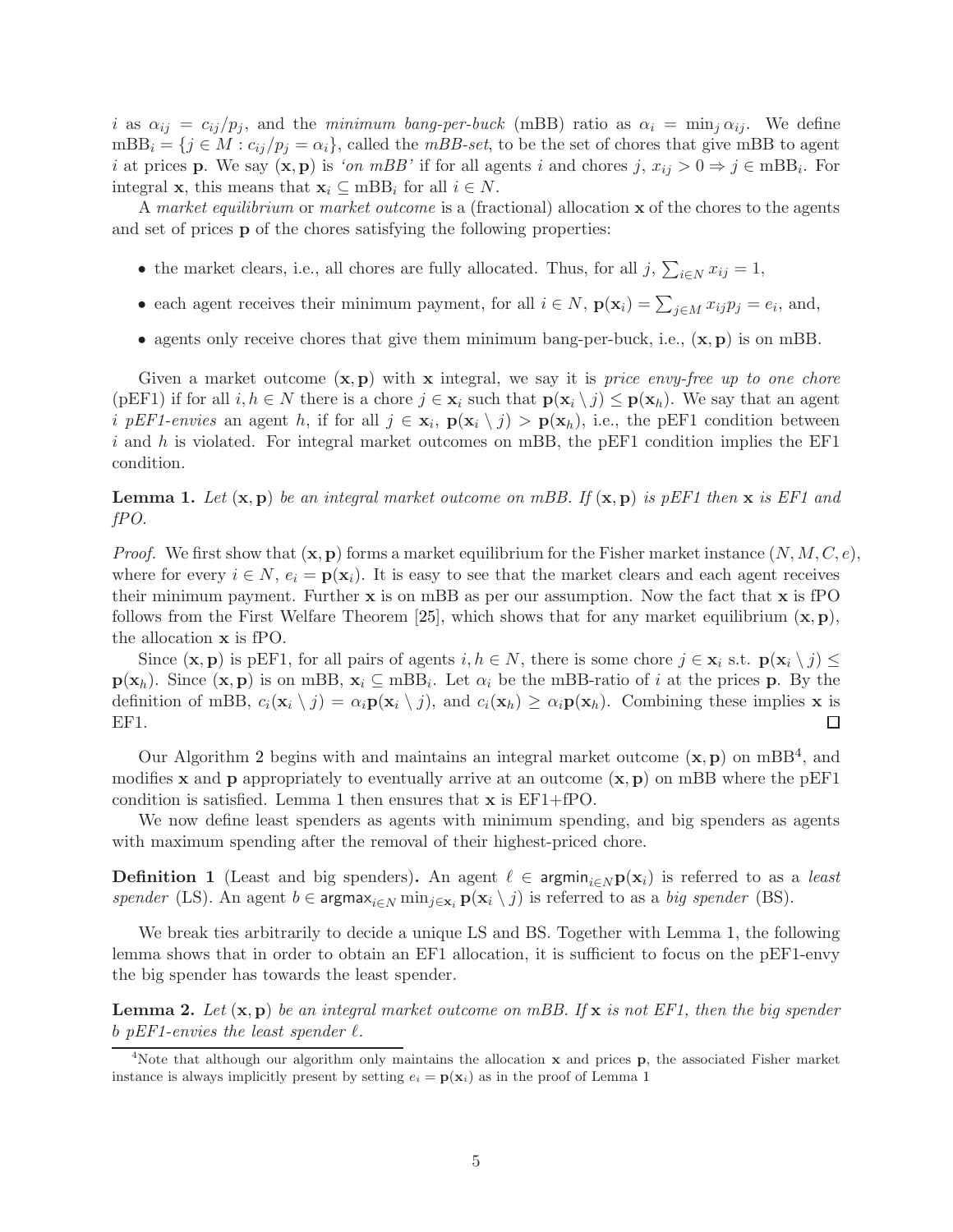*Proof.* If  $\bf{x}$  is not EF[1](#page-4-1), then Lemma 1 implies that  $\bf{x}$  is not pEF1. Hence there is a pair of agents i, h s.t. for every chore  $j \in \mathbf{x}_i$ ,  $p(\mathbf{x}_i \setminus j) > p(\mathbf{x}_h)$ . By the definition of big spender, we know  $\mathbf{p}(\mathbf{x}_b \setminus j') \ge \mathbf{p}(\mathbf{x}_i \setminus j)$ , for every  $j' \in \mathbf{x}_b$ . By the definition of least spender,  $\mathbf{p}(\mathbf{x}_i) \ge \mathbf{p}(\mathbf{x}_\ell)$ . Putting these together we get  $\mathbf{p}(\mathbf{x}_b \setminus j') > \mathbf{p}(\mathbf{x}_\ell)$  for every  $j' \in \mathbf{x}_b$ , implying that b pEF1-envies  $\ell$ .  $\Box$ 

Given a market outcome  $(x, p)$  on mBB, we define the mBB graph to be a bipartite graph  $G = (N, M, E)$  where for an agent i and chore  $j, (i, j) \in E$  iff  $j \in mBB_i$ . Further, an edge  $(i, j)$  is called an *allocation edge* if  $j \in \mathbf{x}_i$ , otherwise it is called an *mBB* edge.

For agents  $i_0, \ldots, i_\ell$  and chores  $j_1, \ldots, j_\ell$ , a path  $P = (i_0, j_1, i_1, j_2, \ldots, j_\ell, i_\ell)$  in the mBB graph, where for all  $1 \leq \ell' \leq \ell$ ,  $j_{\ell'} \in \mathbf{x}_{i_{\ell'-1}} \cap \text{mBB}_{i_{\ell'}}$ , is called a *special* path. We define the *level*  $\lambda(h; i_0)$ of an agent h w.r.t.  $i_0$  to be half the length of the shortest special path from  $i_0$  to h, and to be n if no such path exists. A path  $P = (i_0, j_1, i_1, j_2, \dots, j_\ell, i_\ell)$  is an *alternating path* if it is special, and if  $\lambda(i_0, i_0) < \lambda(i_1, i_0) < \cdots < \lambda(i_\ell; i_0)$ , i.e. the path visits agents in increasing order of their level w.r.t.  $i_0$ . Further, the edges in an alternating path alternate between allocation edges and mBB edges. Typically, we consider alternating paths starting from a big spender agent.

<span id="page-5-1"></span>**Definition 2** (Component  $C_i$  of a big spender i). For a big spender i, define  $C_i^{\ell}$  to be the set of all chores and agents which lie on alternating paths of length  $\ell$  starting from i. Call  $C_i = \bigcup_{\ell} C_i^{\ell}$  the *component* of  $i$ , i.e., the set of all chores and agents reachable from  $i$  through alternating paths.

## <span id="page-5-2"></span>3 EF1+fPO allocation of indivisible chores

In this section, we present our main result:

<span id="page-5-0"></span>**Theorem 1.** Given a bivalued fair division instance  $(N, M, C)$  of indivisible chores with all  $c_{ij} \in$  ${a,b}$  for some  $a,b \in \mathbb{R}^+$ , an EF1+fPO allocation can be computed in strongly polynomial-time.

We prove Theorem [1](#page-5-0) by showing that our Algorithm [2](#page-8-0) computes an EF1+fPO allocation in polynomial-time. To ensure smooth presentation, we defer some proofs to Appendix [A.](#page-18-0)

### 3.1 Obtaining Initial Groups

Recall that we can scale the costs so that they are in  $\{1,k\}$ , for some  $k > 1$ . The first step of Algorithm [2](#page-8-0) is to obtain a partition of the set N of agents into groups  $N_1, \ldots, N_R$  with desirable properties. For this, we use Algorithm [1](#page-6-0) (called MakeInitGroups).

Algorithm [1](#page-6-0) starts with a cost-minimizing market outcome  $(x, p)$  where each chore j is assigned to an agent who has minimum cost for  $j$ . This ensures the allocation is fPO. The chore prices are set as follows. Each low-cost chore j is assigned to an agent i s.t.  $c_{ij} = 1$ . If an agent values all chores at k, then we can re-scale all values to 1. Each low-cost chore is priced at 1, and each high-cost chore is priced at k. This pricing ensures that the mBB ratio of every agent is 1. The algorithm then eliminates pEF1-envy from the component of the big spender b by identifying an agent i in  $C<sub>b</sub>$ that is pEF1-envied by b, and transferring a single additional chore  $j_{\ell}$  to i from an agent  $h_{\ell-1}$  who lies along a shortest alternating path from b to i (Lines 7 & 8). Note that the identity of the big spender may change after transferring  $j_{\ell}$  if  $j_{\ell}$  belonged to b, so we must check who the big spender is after each transfer (Line 10). Once the component of the current big spender  $b$  is pEF1, the same process is applied to the next big spender outside the previously made components. Repeated application of this process creates disjoint partial components  $H_1, \ldots, H_R$  of agent sets  $N_1, \ldots, N_R$ , where  $R \le n$ , all of which are pEF1. We refer to  $N_1, \ldots, N_R$  as agent groups, and  $H_1, \ldots, H_R$  as initial (partial) components. Note also that the spending (up to the removal of the biggest chore)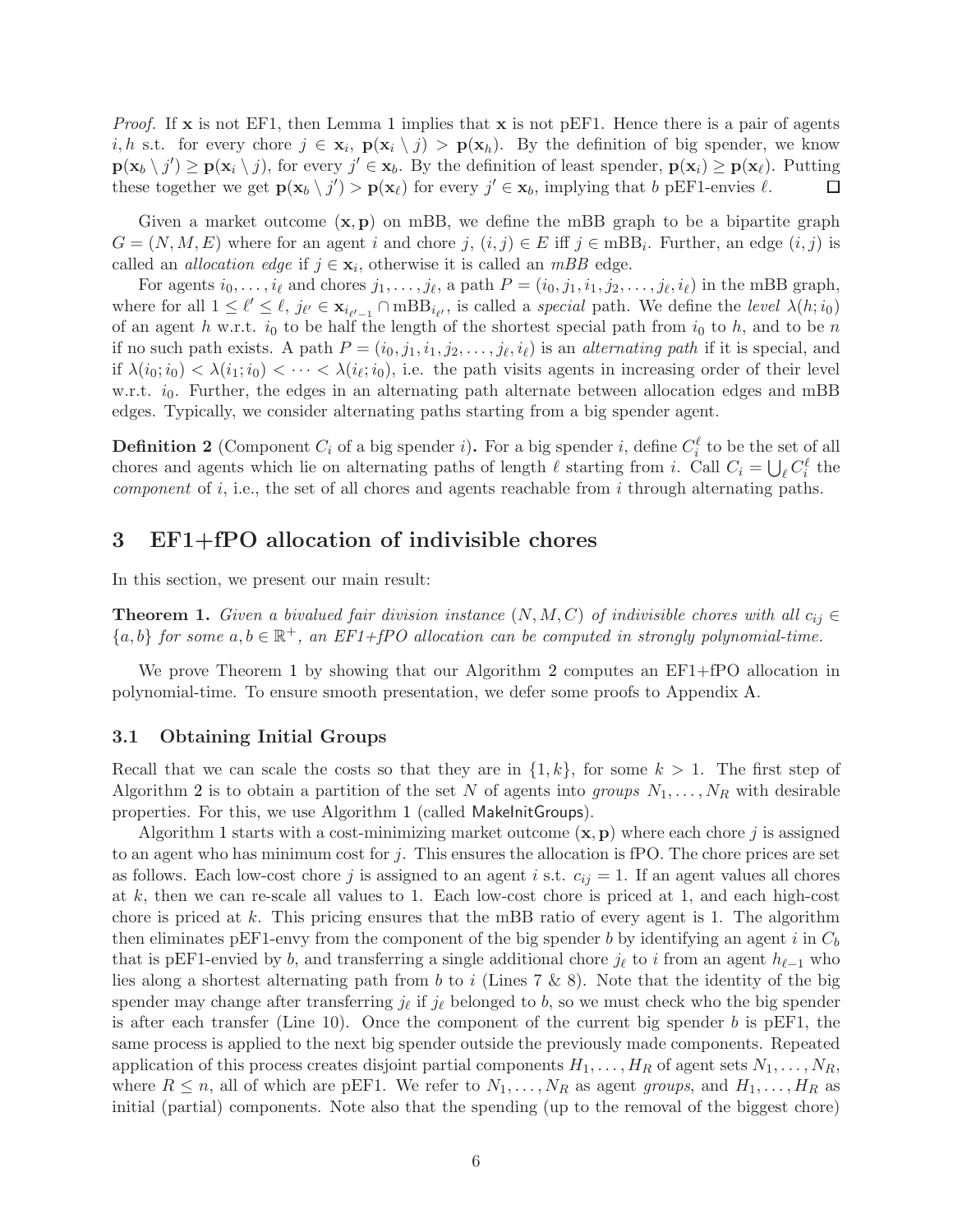<span id="page-6-0"></span>Algorithm 1 MakelnitGroups

**Input:** Fair division instance  $(N, M, C)$  with  $c_{ij} \in \{1, k\}$ **Output:** Integral alloc. **x**, prices **p**, agent groups  $\{N_r\}_{r \in [R]}$ 1:  $(\mathbf{x}, \mathbf{p}) \leftarrow$  initial cost minimizing integral market allocation, where  $p_j = c_{ij}$  for  $j \in \mathbf{x}_i$ . 2:  $R \leftarrow 1, N' \leftarrow N$ 3: while  $N' \neq \emptyset$  do 4:  $b \leftarrow \text{argmax}_{i \in N'} \min_{j \in \mathbf{x}_i} \mathbf{p}(\mathbf{x}_i \setminus j)$  ⊳ Big Spender 5:  $C_b \leftarrow$  Component of b  $\triangleright$  See Definition [2](#page-5-1) 6: while  $\exists$  agent  $i \in C_b$  s.t.  $\forall j \in \mathbf{x}_b, \, \mathbf{p}(\mathbf{x}_b \setminus j) > \mathbf{p}(\mathbf{x}_i)$ 7: Let  $(b, j_1, h_1, j_2, \ldots, h_{\ell-1}, j_{\ell}, i)$  be the shortest alternating path from b to i 8:  $\mathbf{x}_{h_{\ell-1}} \leftarrow \mathbf{x}_{h_{\ell-1}} \setminus \{j_{\ell}\}\$ \ {jℓ} ⊲ Chore transfer 9:  $\mathbf{x}_i \leftarrow \mathbf{x}_i \cup \{j_\ell\}$ 10:  $b \leftarrow \text{argmax}_{i \in N'} \min_{j \in \mathbf{x}_i} \mathbf{p}(\mathbf{x}_i \setminus j)$ 11:  $H_R \leftarrow C_b \cap (N' \cup \mathbf{x}_{N'})$   $\triangleright$  Partial component 12:  $N_R \leftarrow H_R \cap N$   $\triangleright$  Agent group 13:  $N' \leftarrow N' \setminus N_R, R \leftarrow R + 1$ 14:  $\mathbf{return} \ (\mathbf{x}, \mathbf{p}, \{N_r\}_{r \in [R]})$ 

of the big spender  $h_r$  of  $H_r$  is weakly decreasing with r. We now record several properties of the output of Algorithm [1](#page-6-0) .

<span id="page-6-1"></span>**Lemma 3.** Algorithm [1](#page-6-0) returns in poly $(n, m)$ -time a market outcome  $(\mathbf{x}, \mathbf{p})$  with agents partitioned into groups  $N_1, \ldots, N_R$ , with the following properties:

- (i) For all low-cost chores  $j \in M$ ,  $p_j = 1$ , and for all high-cost chores  $j \in M$ ,  $p_j = k$ .
- (ii) The mBB ratio  $\alpha_i$  of every agent i is 1.
- (iii) Let  $H_r$  be the collection of agents  $N_r$  and chores allocated to them in  $(\mathbf{x}, \mathbf{p})$ . Then each  $H_r$ is a partial component of some agent. That is, for each  $r \in [R]$ , there is an agent  $h_r \in H_r$  s.t.  $H_r$  comprises of all agents and chores not in  $\bigcup_{r' < r} H_{r'}$  reachable through alternating paths from  $h_r$ . Further,  $h_r$  is the big spender among agents not in  $\bigcup_{r' < r} H_{r'}$ .

$$
h_r \in \text{argmax}_{i \notin (\bigcup_{r' < r} H_{r'})} \min_{j \in \mathbf{x}_i} \textbf{p}(\mathbf{x}_i \setminus j)
$$

- (iv) The spending (up to removal of the largest chore)  $f(r)$  of the big spender in  $H_r$  weakly decreases with r. Here  $f(r) = \max_{i \in H_r} \min_{j \in \mathbf{x}_i} \mathbf{p}(\mathbf{x}_i \setminus j).$
- (v) Each *group is pEF1*, i.e., an agent does not pEF1-envy other agents in the same group.
- (vi) For every agent  $i \in H_r$  and chore  $j \in H_{r'}$  with  $r' < r$ ,  $c_{ij} = k$ .
- (vii) All high-cost chores belong to  $H_R$ .

Proof. Properties (i) and (ii) follow from the construction of the initial allocation in Line 1.

Property (iii) follows from the construction of the set  $H_r$  in Line 11. The agent  $h_r$  is the last agent  $b$  chosen in Line 10. Property (iv) then follows from the last result of (iii).

To see why (v) holds, we examine the loop in Lines 6-10. This loop terminates only once the big spender b in the component does not pEF1-envy any other agent in the component. Since every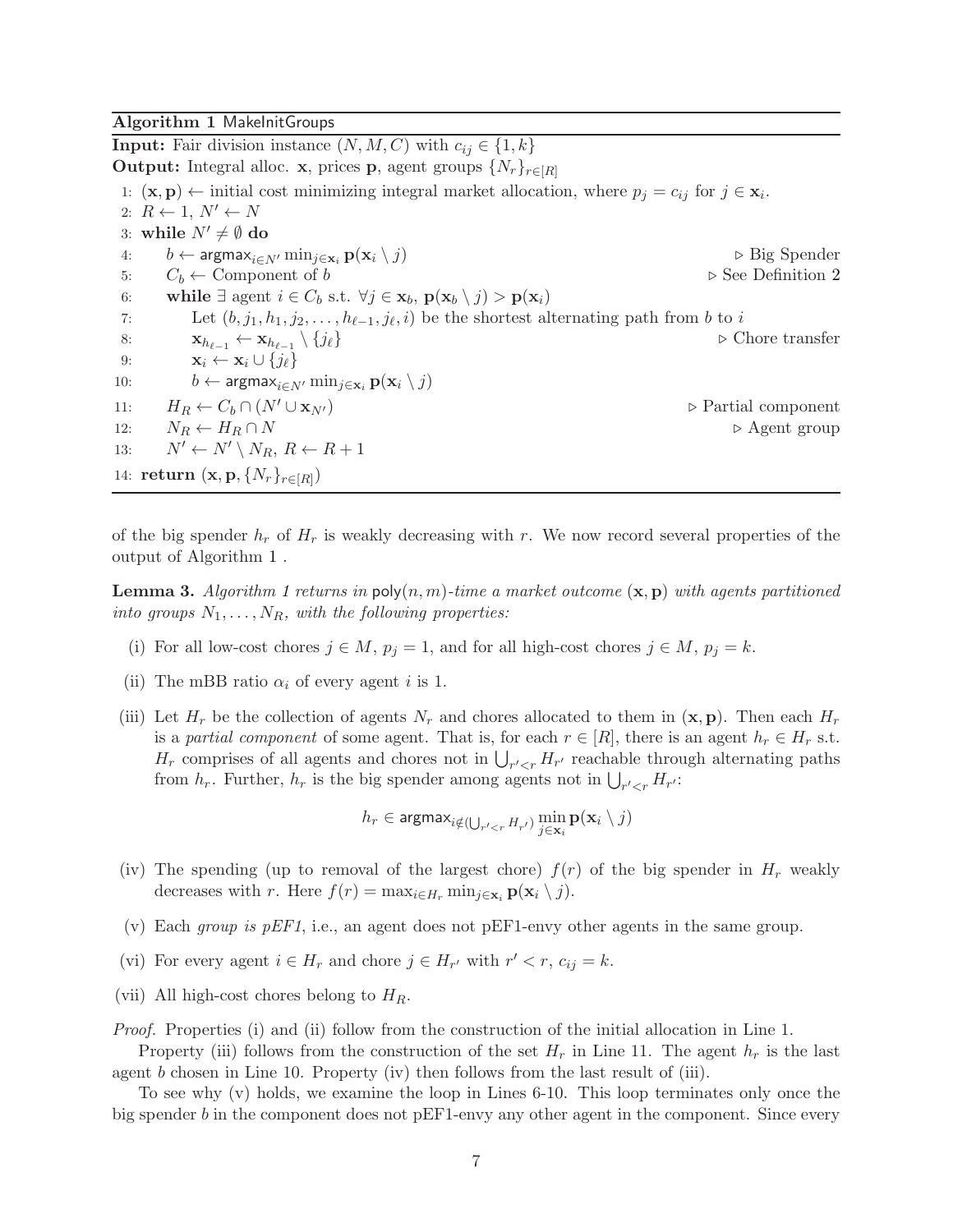agent spends (up to the removal of one chore) less than the big spender, it must be that every agent does not pEF1-envy any other agent in the component. Thus, the component is pEF1.

Next, suppose for some agent  $i \in H_r$  and some chore  $j \in H_{r'}$  for  $r' < r$ ,  $c_{ij} = 1$ . Then j is a low-cost chore and must be priced at 1. Hence,  $\alpha_{ij} = c_{ij}/p_j = 1 = \alpha_i$ , implying that  $j \in mBB_i$ . However this means that i would have been added to  $H_{r'}$ , since there is an alternating path from  $h_{r'}$  to *i* via  $j \in H_{r'}$ . This is a contradiction, thus showing (vi).

Next, we show (vii). Suppose a high-cost chore j belongs to  $H_r$  for  $r < R$ . We know j is priced at k. Then for an agent  $i \in H_R$ ,  $\alpha_{ij} = c_{ij}/p_j = 1 = \alpha_i$ , implying that  $j \in mBB_i$ . However this means i belongs to  $H_r$  since there is an alternating path from  $h_r$  to i via j, which is a contradiction.

Finally, we argue that in making a group starting with the a new big spender in  $N'$  outside of previously established pEF1 groups, we do not disturb the previously established groups. Let  $N_r$  be the current group being made, and let  $N_{r'}$ , where  $r' < r$ , be a previously established group. Let b and b' be the big spenders in  $N_r$  and  $N_{r'}$ , respectively. We show that no agent in  $N_{r'}$  gains or loses a chore. Note that there are no high-cost chores in  $N_{r'}$ , as high-cost chores are mBB for all agents so a group containing a high-cost chore must be the last group  $N_R$ . Since all chores are priced 1 and  $N_{r'}$  is pEF1, every agent in  $N_{r'}$  has total spending either  $p(\mathbf{x}_{b'})$  or  $p(\mathbf{x}_{b'}) - 1$ . We also have that  $p(x_b) \leq p(x_{b'})$  by construction. Thus, it cannot be that b pEF1-envies any agent in  $N_{r'}$ , so agents in  $N_{r'}$  will not receive any chores. Agents in  $N_{r'}$  also will not lose any chores, since they can only transfer chores to another agent in  $N_{r'}$ . However, we have already shown that agents in  $N_{r'}$  cannot receive chores since they will not be pEF1-envied by b, so these transfers are impossible. Thus, all previous groups remain undisturbed while establishing a later group.  $\Box$ 

Finally, we argue that:

<span id="page-7-0"></span>**Lemma 4.** Algorithm [1](#page-6-0) terminates in time  $\text{poly}(n, m)$ .

#### 3.2 Overview of Algorithm [2](#page-8-0)

Our main algorithm (Algorithm [2\)](#page-8-0) begins by calling Algorithm [1,](#page-6-0) which returns a market outcome  $(\mathbf{x}, \mathbf{p})$  and a set of agent groups  $\{N_r\}_{r \in [R]}$  (with associated partial components  $\{H_r\}_{r \in [R]}$ ) satisfying properties in Lemma [3.](#page-6-1) In the subsequent discussion, we refer to  $(\mathbf{x}, \mathbf{p})$  as the *initial allocation*. Also in the subsequent discussion, all mentions of an agent receiving or losing chores are relative to this initial allocation. The following is an important invariant of Algorithm [2](#page-8-0) (after the initial allocation is constructed).

<span id="page-7-1"></span>Lemma 5. The spending of the least spender does not decrease in the run of Algorithm [2.](#page-8-0)

We say that a group  $N_r$  is above (resp. below) group  $N_s$  if  $r < s$  (resp.  $r > s$ ). Lemma [3](#page-6-1) shows that each group  $N_r$  is initially pEF1. Hence if the initial allocation  $(\mathbf{x}, \mathbf{p})$  is not pEF1, then the big spender b and the least spender  $\ell$  must be in different components. Since  $b \in H_1$ , it must be the case that  $\ell \in H_s$  for some  $s > 1$ . Since we want to obtain an fPO allocation, we can only transfer along mBB edges. Hence we raise the prices of all chores in  $H_1$ . We show that doing so creates an mBB edge from all agents  $i \notin H_1$  to all chores  $j \in H_1$  (Lemma [9](#page-9-0) below). In particular, there is an mBB edge from  $\ell$  to a chore assigned to b. Hence we transfer a chore *directly* from b to  $\ell$ , thus reducing the pEF1-envy of b. This may change the identity of the big and least spenders. If the allocation is not yet pEF1, we must continue this process.

At an arbitrary step in the run of the algorithm, let b and  $\ell$  be the big and least spenders. If the allocation is not pEF1, then b pEF1-envies  $\ell$  (Lemma [2\)](#page-4-2). We consider cases based on the relative positions of b and  $\ell$ . First we argue that b and  $\ell$  cannot lie in the same group, by showing that: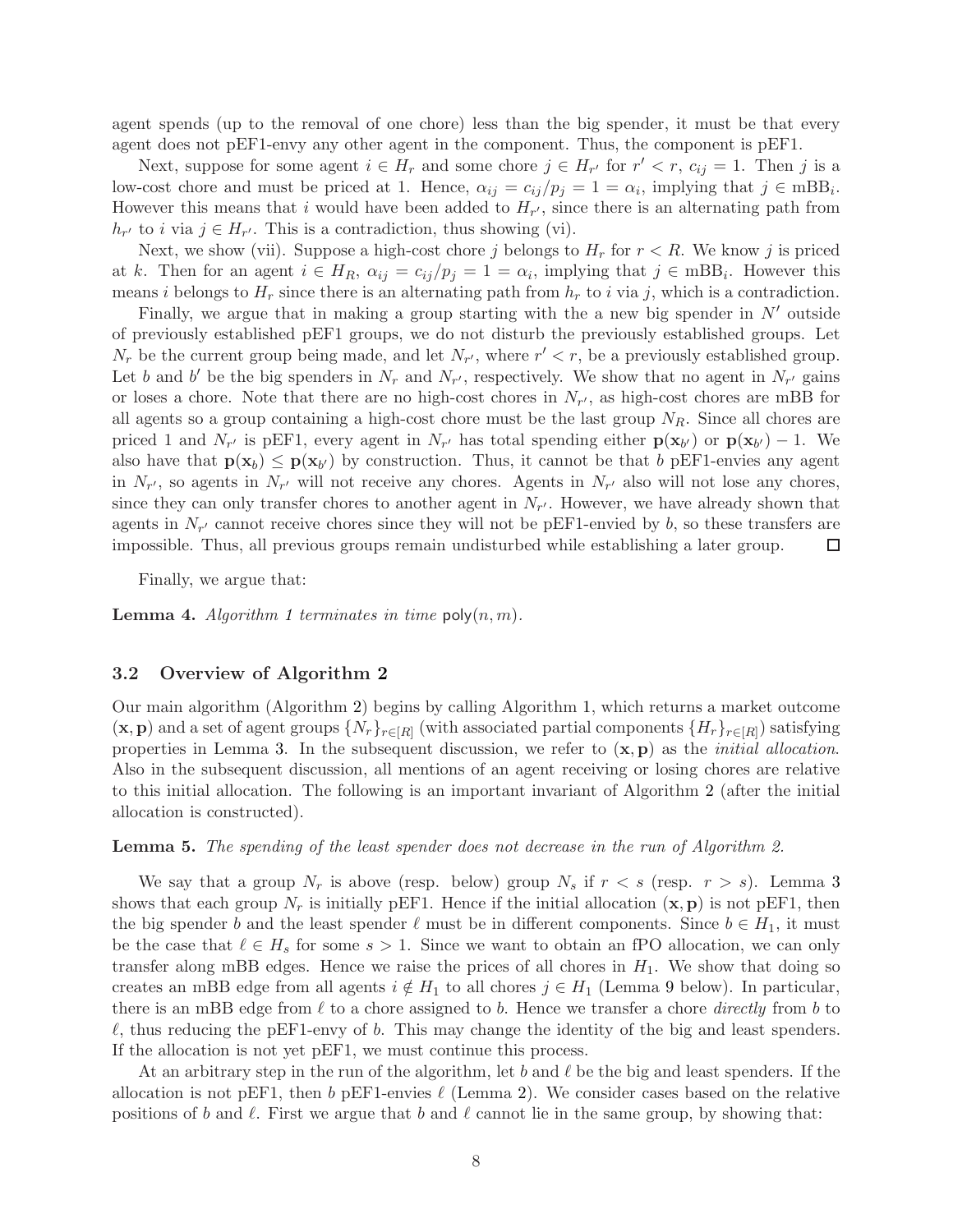<span id="page-8-0"></span>Algorithm 2 Computing an EF1+fPO allocation

**Input:** Fair division instance  $(N, M, C)$  with  $c_{ij} \in \{1, k\}$ Output: An integral allocation x 1:  $(\mathbf{x}, \mathbf{p}, \{N_r\}_{r \in [R]})$  ← MakeInitGroups $(\mathsf{N}, \mathsf{M}, \mathsf{V})$ 2:  $U \leftarrow [R]$   $\triangleright$  Unraised groups 3:  $\mathbf{x}^0 \leftarrow \mathbf{x}$ <sup>0</sup> ← x ⊲ Copy of initial allocation, used in Line 22 4:  $b \leftarrow \text{argmax}_{i \in N} \min_{j \in \mathbf{x}_i} \mathbf{p}(\mathbf{x}_i \setminus j)$  ⊳ Big Spender 5:  $\ell \leftarrow \text{argmin}_{i \in N} \mathbf{p}(\mathbf{x}_i)$  ⇒ Least Spender 6: while  $(x, p)$  is not pEF1 and  $\ell \in U$  do 7:  $b \leftarrow \operatorname{argmax}_{i \in N} \min_{j \in \mathbf{x}_i} \mathbf{p}(\mathbf{x}_i \setminus j)$ 8:  $\ell \leftarrow \text{argmin}_{i \in N} \mathbf{p}(\mathbf{x}_i)$ 9: Let  $(r, s)$  s.t.  $b \in N_r$ ,  $\ell \in N_s$   $\triangleright$   $r < s$ 10: if  $r \in U$  then 11: Raise prices of chores owned by agents in  $N_r$  by a factor of k 12:  $U \leftarrow U \setminus \{r\}$ 13: else 14: Transfer a chore from b to  $\ell$  along an mBB edge 15: while  $(x, p)$  is not pEF1 do 16:  $b \leftarrow \text{argmax}_{i \in N} \min_{j \in \mathbf{x}_i} \mathbf{p}(\mathbf{x}_i \setminus j)$ 17:  $\ell \leftarrow \text{argmin}_{i \in N} \mathbf{p}(\mathbf{x}_i)$ 18: Let  $(r, s)$  s.t.  $b \in N_r$ ,  $\ell \in N_s$ 19: if  $s > r$  then 20: Transfer a chore from b to  $\ell$  along an mBB edge 21: else if  $s < r$  then 22:  $\exists i \in N_{r'} \text{ s.t. } r' \in U \text{ and } \exists j \in \mathbf{x}_i \text{ s.t. } j \in \mathbf{x}_\ell^0$ 23: Transfer *j* from *i* to  $\ell$ 24: Transfer a chore from  $b$  to  $i$ 25: return  $(x, p)$ 

### <span id="page-8-1"></span>**Lemma 6.** Throughout the run of Algorithm [2,](#page-8-0) each group  $N_r$  remains pEF1.

Hence b and  $\ell$  must lie in different groups. Once again, since we want to transfer chores away from b to reduce the pEF1-envy, and we want to obtain an fPO allocation, we only transfer chores along mBB edges. Doing so may require that we raise the prices of all chores belonging to certain agents in order to create new mBB edges to facilitate chore transfer. In our algorithm, all agents in a group undergo price-rise together. We call a group  $N_r$  a raised group if its agents have undergone price-rise, else it is called an unraised group. The set U (Line 2) records the set of unraised components.

We will use the terms *time-step* or *iteration* interchangeably to denote either a chore transfer or a price-rise step. We say 'at time-step  $t'$ , to refer to the state of the algorithm just before the event at t happens. We denote by  $(\mathbf{x}^t, \mathbf{p}^t)$  the allocation and price vector at time-step t.

Let  $T$  be the first time-step that the current LS enters a raised group. Note that such an event may or may not happen. Our algorithm performs instructions in Lines 6-14 before  $T$ , and Lines 15-24 after  $T$ , as we describe below.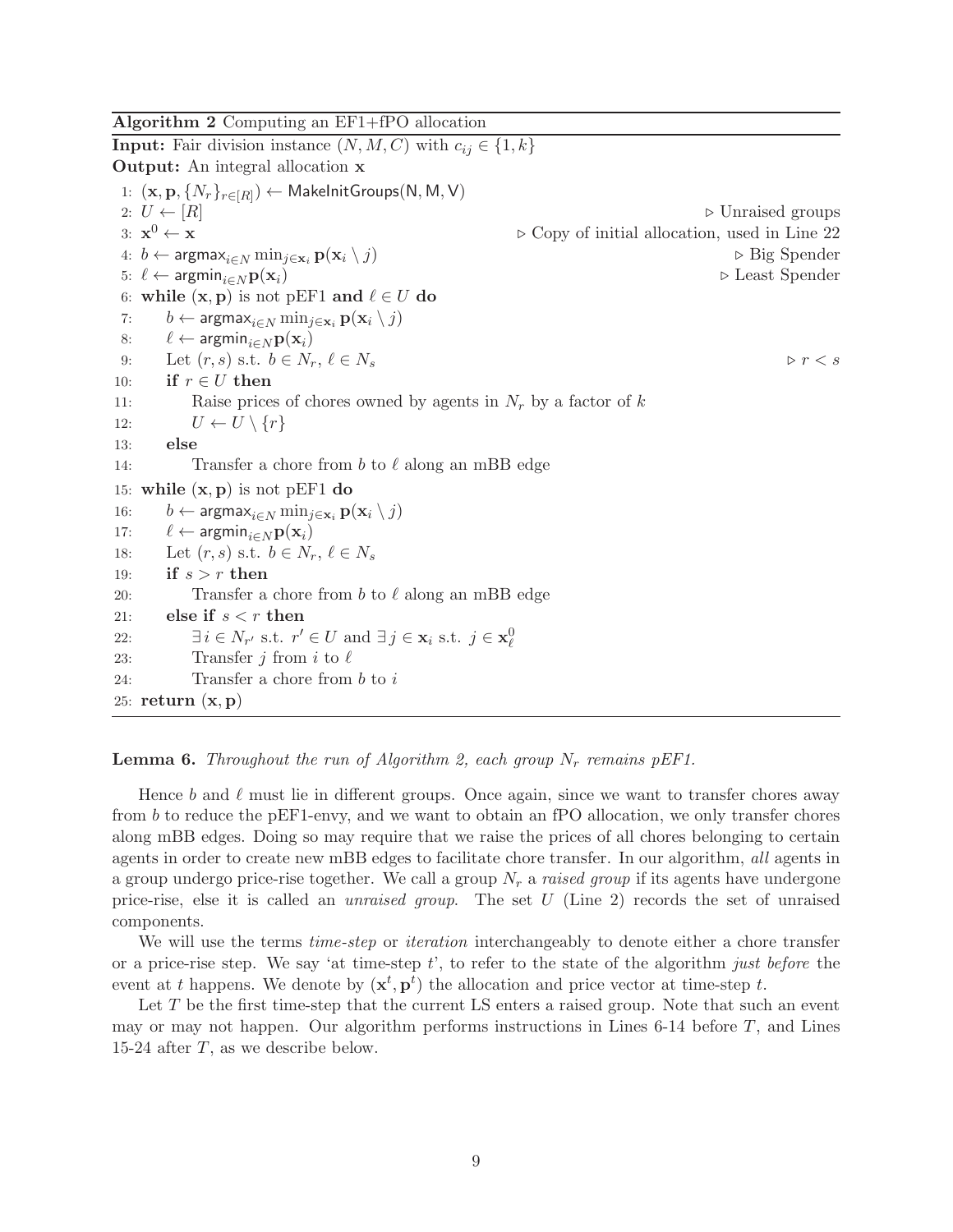### 3.3 Algorithm prior to  $T$  (Lines 6-14)

We first record some properties of the algorithm prior to T. These observations follow directly from the algorithm.

<span id="page-9-1"></span>**Lemma 7.** Prior to  $T$ , the following hold:

- 1. Any transfer of chores only takes place directly from the big spender b to the least spender  $\ell$ . Thus, an agent receives a chore only if she is a least spender, and an agent loses a chore only if she is a big spender.
- 2. An agent ceases to be a least spender only if she receives a chore. An agent ceases to be a big spender only if she loses a chore.
- 3. A group undergoes price-rise at t only if the group contains the big spender at t.

We now show that:

<span id="page-9-2"></span>**Lemma 8.** If at any point in the run of Algorithm [2](#page-8-0) prior to  $T$ , the big spender lies in a group which contains a former least spender, then the allocation is pEF1.

This allows us to show that:

<span id="page-9-0"></span>**Lemma 9.** Prior to  $T$ , the following hold:

- (i) Let r be the number of price-rise steps until time-step t, where  $t < T$ . Then the raised groups are exactly  $N_1, \ldots, N_r$ . Furthermore they underwent price-rise exactly once and in that order.
- (ii) For any chore j allocated to an agent in a raised group  $N_r$  and any agent i in an unraised group  $N_{r'}$ , where  $r' > r$ ,  $j \in mBB_i$ .
- (iii) For each  $r' \in [r]$ , at the time of price-rise of  $N_{r'}$ , no agent in  $N_{r'}$  has either received or lost a chore since the initial allocation.

*Proof.* We prove (i), (ii) and (iii) by induction. For  $r = 0$ , they are trivially true since there are no raised groups. Assume that at some time-step t, (i) groups  $N_1, \ldots, N_r$  have undergone price-rise, once and in that order, for some  $r \geq 1$ , and (ii) and (iii) hold.

Note that our algorithm only raises the prices of chores owned by a group if the group contains the big spender at the time (Lemma [7\)](#page-9-1). If the current BS is in a raised group, then the induction hypothesis ensures that there is an mBB edge from the LS (who is in an unraised group prior to T) to chores owned by the BS. The algorithm therefore performs a direct chore transfers and no price-rise is necessary.

If eventually the BS enters an unraised group, then a price-rise step is potentially necessary. Suppose  $b \in N_{r+1}$  is an agent who has received a chore prior to time-step t. If this happens then b must have been a former LS by Lemma [7.](#page-9-1) Then Lemma [8](#page-9-2) shows that the allocation must already be pEF1.

Hence we assume b has not received a new chore since the initial allocation in Line 1. Furthermore since b pEF1-envies the LS  $\ell$ , it must be the case that  $\ell \in N_s$  where  $s \geq r+2$ . Lemma [3](#page-6-1) shows that there is no mBB edge from  $\ell$  to chores owned by b, hence a direct chore transfer is not possible and it is necessary for  $N_{r+1}$  to undergo price-rise. This shows (i).

Now if an agent  $i \in N_{r+1}$  had previously received a chore, then i is a former LS at t. Then  $b \in N_{r+1}$  is in a group containing a former LS i, hence Lemma [8](#page-9-2) shows that the allocation is pEF1. Similarly Lemma [7](#page-9-1) shows that no agent in  $N_{r+1}$  can have lost a chore. This is because only BS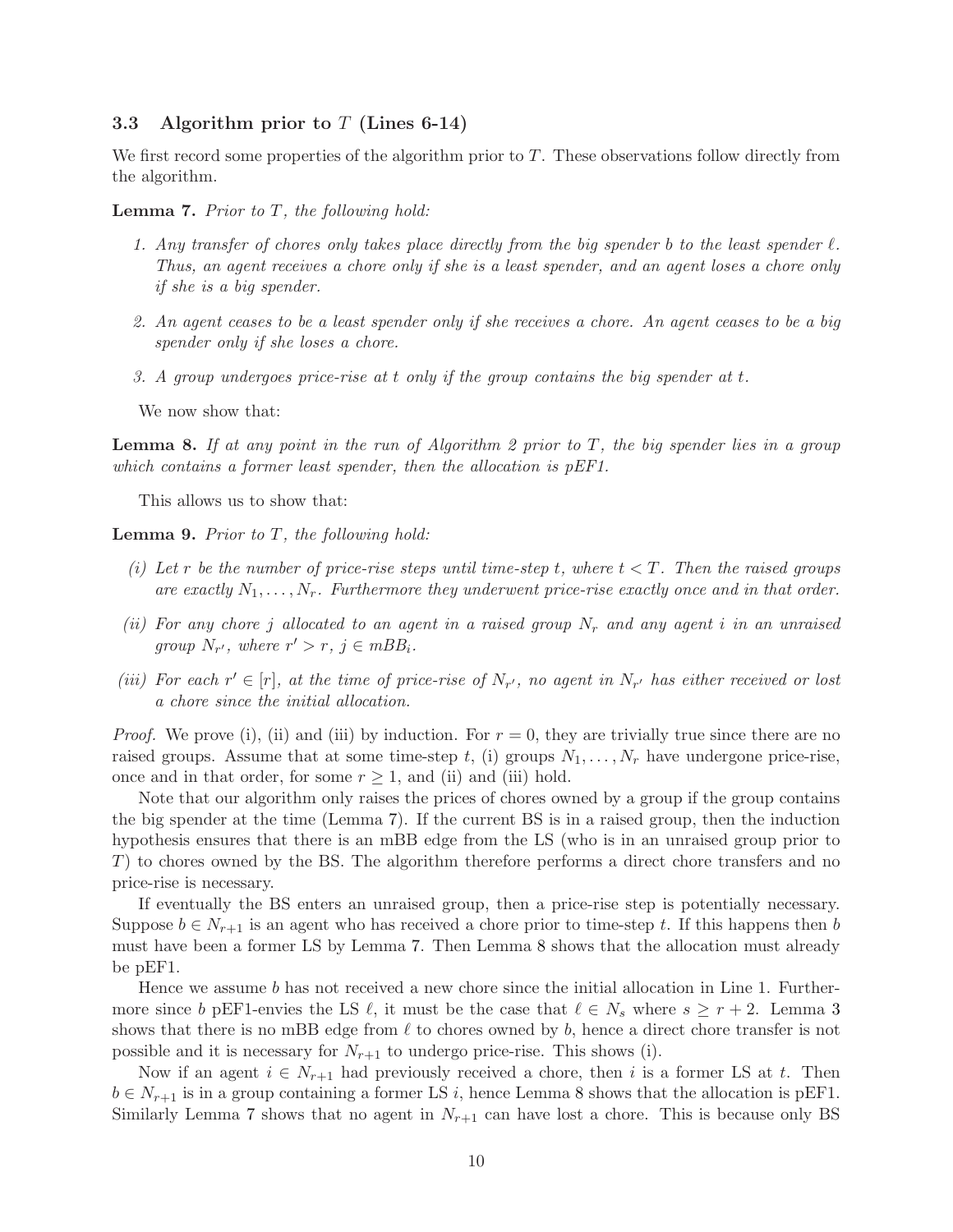agents lose chores. Prior to t, no agent of  $N_{r+1}$  can be the BS. Hence no agent in  $N_{r+1}$  has received or lost a chore since the initial allocation at the time  $N_{r+1}$  undergoes price-rise, thus showing (iii).

The algorithm next raises the prices of all chores owned by  $N_{r+1}$  by a factor of k, and  $N_{r+1}$ becomes a raised group. Consider an agent  $i \in N_{r'}$  for  $r' \geq r+2$  and a chore allocated to an agent in  $N_{r+1}$ . Since the mBB ratio only changes upon a price-rise, the mBB ratio of i is 1 since  $N_{r'}$  does not undergo a price-rise before  $N_{r+1}$ .

Observe that since  $i \notin N_{r+1}$ , there is no alternating path from agents in  $N_{r+1}$  to i. Hence  $j \notin \text{mBB}_i$  before the price-rise. Thus  $c_{ij}/p_j^t > 1$ , showing  $c_{ij} = k$  and  $p_j^t = 1$ . After the price-rise, we have that  $p_j^{t+1} = k$ , and  $\alpha_i = c_{ij}/p_j^{t+1}$ . Thus,  $j \in mBB_i$  after the price-rise, which shows (ii).

To summarize the behavior of the Algorithm prior to  $T$ , we have argued in the above proof that if the allocation is not pEF1, we can always (i) transfer a chore directly from b to  $\ell$ , or (ii) perform a price-rise on the group of b and then transfer a chore from b to  $\ell$ . Further, we argue that the algorithm makes progress towards getting a pEF1 allocation.

### <span id="page-10-0"></span>**Lemma 10.** Algorithm [2](#page-8-0) performs at most  $\text{poly}(n,m)$  steps prior to T.

*Proof.* Prior to  $T$ , the LS always remains in an unraised group. Chores are transferred away from agents who become big spenders in raised groups. Once an agent undergoes price-rise, she cannot gain any additional chores, since doing so would mean she is the LS in a raised group, which cannot happen prior to T. When the BS is in an unraised group, the group undergoes a price-rise. Thus, effectively, either agents in raised components only lose chores, or the BS 'climbs-down' in the group list  $N_1, \ldots, N_R$ , while the LS remains below the BS. Since there are  $R \leq n$  groups, and at most m chores allocated to raised groups, after  $poly(n, m)$  steps either of two events happen: (i) the LS and BS both belong to the same group, or (ii) the LS enters a raised group. In the former case, the allocation is pEF1 due to Lemma [6,](#page-8-1) and the algorithm terminates in  $poly(n, m)$  steps. We discuss the latter case in the next section. Thus, there are at most  $\text{poly}(n, m)$  steps prior to T. □

### <span id="page-10-1"></span>3.4 Algorithm after  $T$  (Lines 15-24)

We now describe the algorithm after  $T$ , i.e., once the LS enters a raised group (Lines 15-24). We show that subsequent to  $T$ , as long as the allocation is not pEF1, we can either (i) transfer a chore directly from b to  $\ell$ , or (ii) transfer chores via an alternating path containing 3 agents. We do not perform any price-rises subsequent to T.

From Lemma [9,](#page-9-0) we know that at T, groups  $N_1, \ldots, N_r$  have undergone price-rise, for some  $r \in [R]$ . Let  $N_{\leq r} = \bigcup_{r' \leq r} N_{r'}$ , and  $N_{>r} = \bigcup_{r' > r} N_{r'}$ . The allocation at T need not be pEF1, but we argue that it is already very close to being pEF1. Specifically, we show:

<span id="page-10-2"></span>**Lemma 11.** At T, agents in  $N_{\leq r}$  are pEF1 towards others.

<span id="page-10-3"></span>**Lemma 12.** At T, agents in  $N_{>r}$  are pEF1 towards others.

The above two lemmas imply that if the BS is not in  $N_r$ , then the allocation is pEF1. Let us assume that the allocation is not pEF1 at T. Let b, the BS at T be in  $N_r$ , and  $\ell$ , the LS at T be in  $N_{\leq r}$ , since the LS is in a raised group at T.

Suppose  $\ell$  has never lost a chore. Let  $\ell \in N_{r'}$ , where  $r' < r$ , and  $t'$  be the time when  $N_{r'}$ underwent price-rise. Let  $b'$  the BS at  $t'$ . Since the spending of the BS (up to removal of one chore) just after price-rises does not increase, we have:

$$
\mathbf{p}^T(\mathbf{x}_{b}^T \setminus j) \leq \mathbf{p}^{t'}(\mathbf{x}_{b'}^{t'} \setminus j') \leq \mathbf{p}^{t'}(\mathbf{x}_{\ell}^{t'}) = \mathbf{p}^T(\mathbf{x}_{\ell}^T),
$$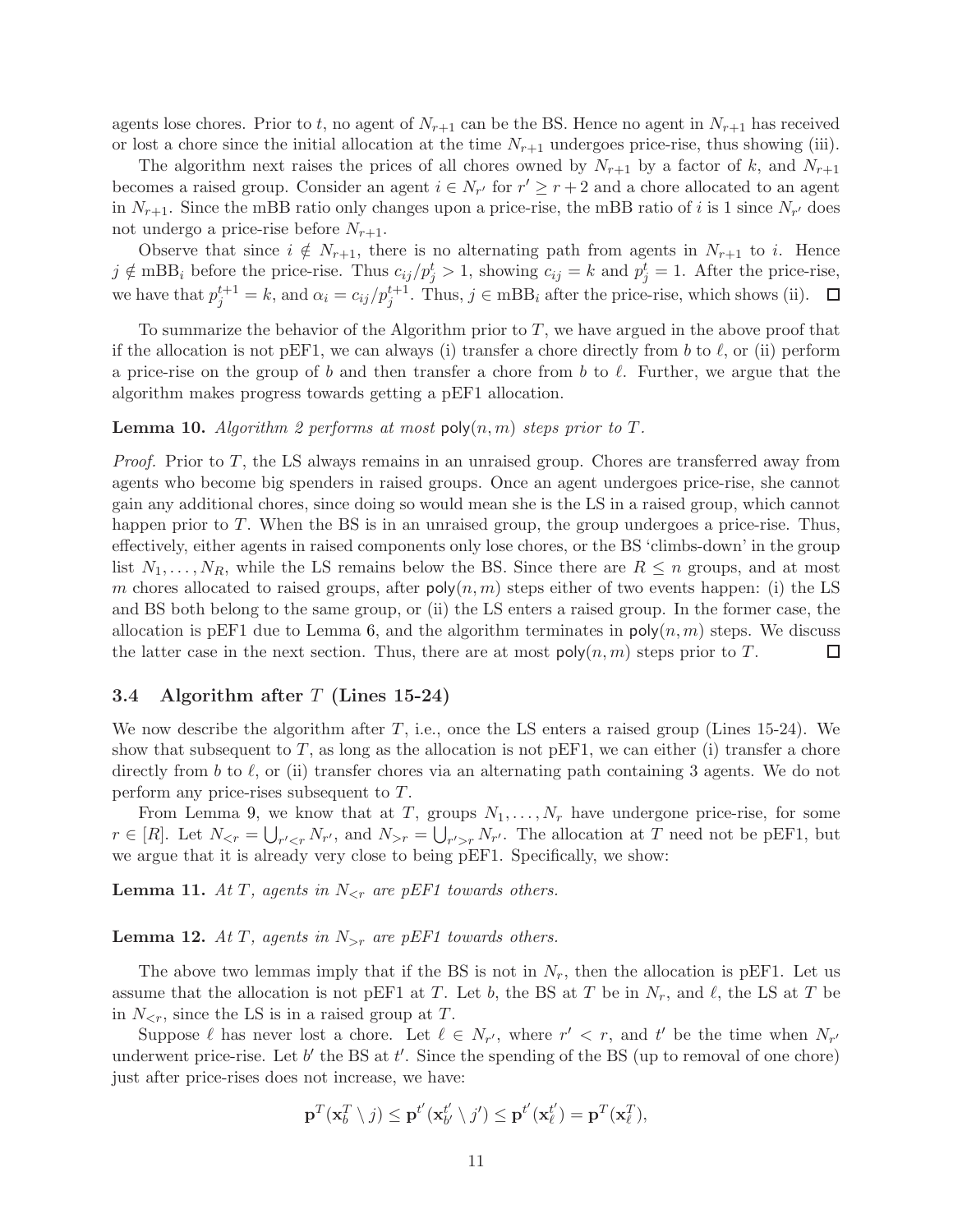for some chores  $j \in \mathbf{x}_b^T, j' \in \mathbf{x}_{b'}^{t'}$  $\mathbf{b}'_b$ . The intermediate transition follows from the property that  $N_{r'}$  is pEF1. This shows that the allocation is pEF1.

On the other hand, suppose  $\ell$  has lost at least one chore j prior to T. At T, j must be assigned to some unraised agent *i* (Lemma [9\)](#page-9-0). Further, there is a chore  $j' \in \mathbf{x}_b^T$  s.t.  $j' \in \text{mBB}_i$ . Thus,  $b \stackrel{\mathbf{x}}{\rightarrow} j' \stackrel{\text{mBB}}{\longrightarrow} i \stackrel{\mathbf{x}}{\rightarrow} j \stackrel{\text{mBB}}{\longrightarrow} \ell$  is an alternating path. The algorithm now transfers chores along this alternating path.

Note that as long as  $\ell$  does not own a chore that she initially owned, such a path is available, and such a transfer is possible. If not, then it is as if  $\ell$  has never lost a chore, and in that case the previous argument shows that the allocation must be pEF1.

Once again, doing such transfers may change the identities of the BS and LS, and we must continue the algorithm. We show that:

<span id="page-11-0"></span>**Lemma 13.** After  $T$ , the following are invariant:

- (i) Agents in  $N_{\leq r}$  do not pEF1-envy any other agent.
- (ii) Agents in  $N_{>r}$  do not pEF1-envy any other agent.
- (iii) Each group is pEF1.

Just after T, the BS is in  $N_r$  and the LS is in  $N_{\leq r}$ . After a chore transfer, the identity of the LS or BS can change. If the BS enters either  $N_{\leq r}$  or  $N_{\geq r}$ , then using Lemma [13](#page-11-0) the allocation would be pEF1. While the BS is in  $N_r$ : (i) if the LS is in  $N_r$ , the allocation would be pEF1, (ii) if the LS is in  $N_{\geq r}$ , then we can transfer from BS to LS directly along an mBB edge (which exists due to Lemma [9\)](#page-9-0), (iii) if the LS is in  $N_{\leq r}$ , then we can transfer from the BS to LS via an alternating path with three agents as described above.

Finally we argue termination in polynomial-time:

<span id="page-11-1"></span>**Lemma 14.** Algorithm [2](#page-8-0) performs at most  $poly(n, m)$  steps after T and terminates with a pEF1 allocation.

Proof. Call the difference between the spending (up to the removal of the biggest chore) of the big spender and the spending of the least spender as the *spending gap*. If the allocation is not pEF1, the spending gap is positive. After  $T$ , there are no price-rises, hence the spending gap weakly decreases. As long as the allocation is not pEF1, the BS must be in  $N_r$ . Based on whether the LS is in  $N_{\leq r}$  or  $N_{\geq r}$  we can perform chore transfers which weakly decrease the spending gap. While the allocation is not pEF1, such a transfer is always possible. Further, each such transfer reduces the number of chores owned by agents in  $N_r$ , and such agents do not receive any chores again. Hence there can only be  $poly(n, m)$  steps after T eventually terminating in a pEF1 allocation.  $\Box$ 

### 3.5 Summarizing our EF1+fPO algorithm

We summarize Algorithm [2.](#page-8-0)

- 1. Algorithm [2](#page-8-0) first calls Algorithm [1](#page-6-0) to partition agents into groups  $N_1, \ldots, N_R$  with properties as in Lemma [3](#page-6-1) to obtain an initial allocation. Lemma [4](#page-7-0) shows this takes  $\text{poly}(n, m)$  steps.
- 2. When the current allocation  $(x, p)$  is not pEF1, the BS b pEF1-envies the LS  $\ell$ . While there is an mBB edge from  $\ell$  to a chore owned by b, we transfer a chore directly from b to  $\ell$ . If not, in order to transfer along mBB edges, we may have to raise the prices of chores belonging to the group of b, creating raised groups.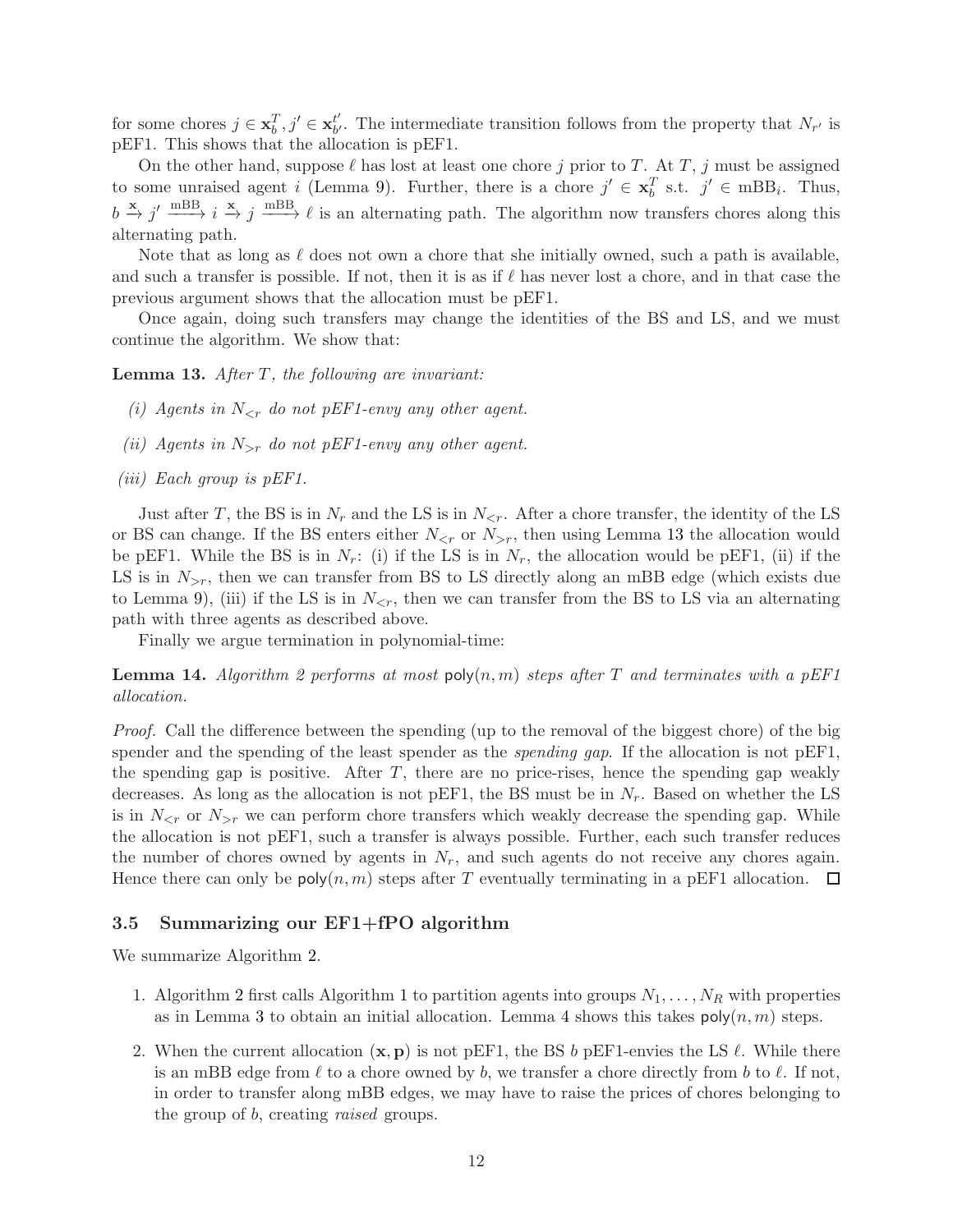- 3. Let T be the first time-step when the LS enters a raised group. Prior to T, while the allocation is not pEF1, the algorithm either performs a direct chore transfer from the BS to the LS, or performs price-rise on the group of b. Lemma [9](#page-9-0) shows that the groups are raised exactly once and in order of  $N_1, \ldots, N_R$ . Lemma [10](#page-10-0) shows the algorithm runs for  $poly(n, m)$  steps before T.
- 4. Once the LS enters a raised group at T, there are no more price-rise steps. The algorithm then performs chore transfers from the BS to LS via alternating paths with at most 3 agents. Lemma [13](#page-11-0) and Lemma [14](#page-11-1) show that the algorithm performs at most  $\text{poly}(n, m)$  steps after T and terminates with a pEF1 allocation.
- 5. Finally, we note that allocation is always fPO, since (i) Algorithm [1](#page-6-0) returns a market outcome which is fPO, and (ii) any transfer of chores happens along mBB edges.

### 3.6 Examples

We illustrate two examples of an execution of Algorithm [2](#page-8-0) for a fair division instance, one in which the algorithm terminates before a time  $T$  where the LS enters a raised component, and one in which the algorithm terminates after such a time T.

### 3.6.1 Algorithm terminates before T

|        |       | Chores           |                  |                  |                  |                    |                  |                  |                  |                  |                  |                  |                        |                  |
|--------|-------|------------------|------------------|------------------|------------------|--------------------|------------------|------------------|------------------|------------------|------------------|------------------|------------------------|------------------|
|        |       | $j_1$            | ٠<br>$j_2$       | ٠<br>$j_3$       | $\mathcal{I}4$   | $\cdot$<br>$j_{5}$ | ٠<br>$j_{6}$     | ٠<br>$j_7$       | ٠<br>$j_{8}$     | $j_9$            | $j_{10}$         | $j_{11}$         | $\jmath$ <sub>12</sub> | $j_{13}$         |
| Agents | $a_1$ | 1                |                  |                  |                  | 1                  | $\boldsymbol{k}$ | $\boldsymbol{k}$ | $\boldsymbol{k}$ | $\boldsymbol{k}$ | $\boldsymbol{k}$ | $\boldsymbol{k}$ | $\boldsymbol{k}$       | $\boldsymbol{k}$ |
|        | $a_2$ | $\boldsymbol{k}$ | $\boldsymbol{k}$ | $\boldsymbol{k}$ | $\boldsymbol{k}$ | $\boldsymbol{k}$   | 1                |                  |                  |                  | $\boldsymbol{k}$ | $\boldsymbol{k}$ | $\boldsymbol{k}$       | $\boldsymbol{k}$ |
|        | $a_3$ | $\boldsymbol{k}$ | $\boldsymbol{k}$ | $\boldsymbol{k}$ | $\boldsymbol{k}$ | $\boldsymbol{k}$   | $\boldsymbol{k}$ | $\boldsymbol{k}$ | $\boldsymbol{k}$ | $\boldsymbol{k}$ | 1                | $\boldsymbol{k}$ | $\boldsymbol{k}$       | $\boldsymbol{k}$ |
|        | $a_4$ | $\boldsymbol{k}$ | $\boldsymbol{k}$ | $\boldsymbol{k}$ | $\boldsymbol{k}$ | $\boldsymbol{k}$   | $\boldsymbol{k}$ | $\boldsymbol{k}$ | $\boldsymbol{k}$ | $\boldsymbol{k}$ | $\boldsymbol{k}$ | 1                | $\boldsymbol{k}$       | $\boldsymbol{k}$ |
|        | $a_5$ | $\boldsymbol{k}$ | $\boldsymbol{k}$ | $\boldsymbol{k}$ | $\boldsymbol{k}$ | $\boldsymbol{k}$   | $\boldsymbol{k}$ | $\boldsymbol{k}$ | $\boldsymbol{k}$ | $\boldsymbol{k}$ | $\boldsymbol{k}$ | $\boldsymbol{k}$ |                        | $\boldsymbol{k}$ |
|        | $a_6$ | $\boldsymbol{k}$ | $\boldsymbol{k}$ | $\boldsymbol{k}$ | $\boldsymbol{k}$ | $\boldsymbol{k}$   | $\boldsymbol{k}$ | $\boldsymbol{k}$ | $\boldsymbol{k}$ | $\boldsymbol{k}$ | $\boldsymbol{k}$ | $\boldsymbol{k}$ | $\boldsymbol{k}$       |                  |

Consider the instance captured by the table of disutilities below.

Algorithm [2](#page-8-0) begins by calling Algorithm [1](#page-6-0) which returns the following initial allocation x.

•  $\mathbf{x}_{a_1} = \{j_1, j_2, j_3, j_4, j_5\}$ •  $\mathbf{x}_{a_2} = \{j_6, j_7, j_8, j_9\}$ •  $\mathbf{x}_{a_3} = \{j_{10}\}\$ •  $\mathbf{x}_{a_4} = \{j_{11}\}\$ •  $\mathbf{x}_{a5} = \{j_{12}\}\$ •  $\mathbf{x}_{a_6} = \{j_{13}\}\$ 

Suppose  $k = 5$ . Note that here each agent lies in its own group. Since x is not pEF1, Algorithm [2](#page-8-0) proceeds to raises the prices of the chores of  $a_1$  by a factor of k. Then, a chore is transferred from  $a_1$  to each of  $a_3$ ,  $a_4$ ,  $a_5$ , and  $a_6$ . This gives us the following pEF1 (and thus EF1) allocation  $\mathbf{x}'$ .

- $\mathbf{x}'_{a_1} = \{j_5\}$ •  $\mathbf{x}'_{a_4} = \{j_2, j_{11}\}\$
- $\mathbf{x}'_{a_2} = \{j_6, j_7, j_8, j_9\}$ •  $\mathbf{x}'_{a_5} = \{j_3, j_{12}\}\$

• 
$$
\mathbf{x}'_{a_3} = \{j_1, j_{10}\}
$$
 •  $\mathbf{x}'_{a_6} = \{j_4, j_{13}\}$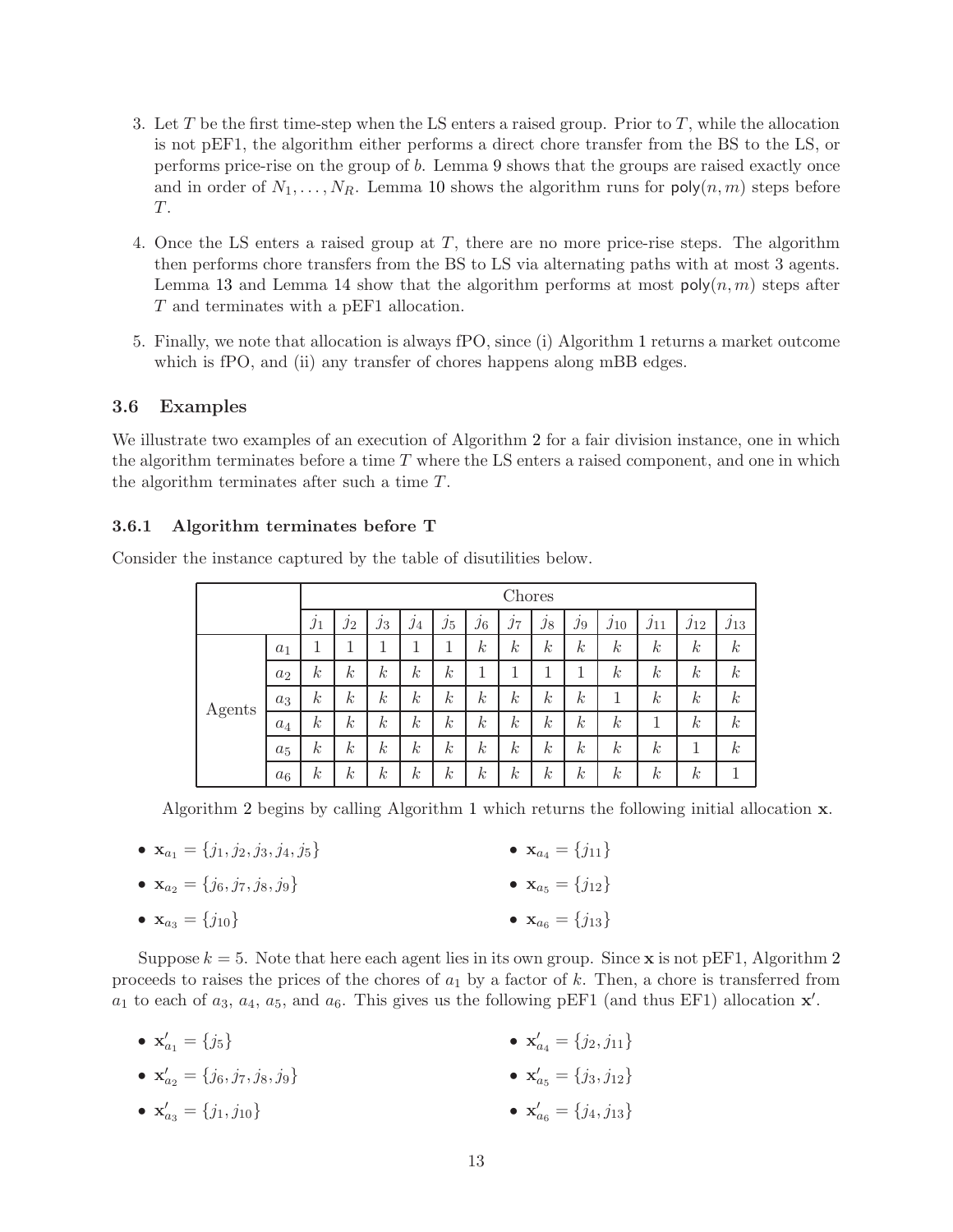### 3.6.2 Algorithm terminates after T

We now consider a slight alteration of the previous instance, with an additional agent  $a_7$  and additional chore  $j_{14}$ . The table of disutilities is given below.

|        |                |                  | Chores           |                  |                  |                  |                  |                  |                  |                  |                  |                  |                  |                  |                  |
|--------|----------------|------------------|------------------|------------------|------------------|------------------|------------------|------------------|------------------|------------------|------------------|------------------|------------------|------------------|------------------|
|        |                | $\jmath_1$       | ٠<br>$\jmath_2$  | ٠<br>$\jmath_3$  | $\mathcal{I}4$   | ٠<br>$\jmath_5$  | $j_6$            | ٠<br>$j_7$       | ٠<br>$j_8$       | ٠<br>$j_9$       | $j_{10}$         | $j_{11}$         | $j_{12}$         | $j_{13}$         | $J_{14}$         |
| Agents | $a_1$          | 1<br>┸           | 1<br>⊥           | 1                | 1                | 1                | $\boldsymbol{k}$ | $\boldsymbol{k}$ | $\boldsymbol{k}$ | $\boldsymbol{k}$ | $\boldsymbol{k}$ | $\boldsymbol{k}$ | $\boldsymbol{k}$ | $\boldsymbol{k}$ | $\boldsymbol{k}$ |
|        | a <sub>2</sub> | $\boldsymbol{k}$ | $\boldsymbol{k}$ | $\boldsymbol{k}$ | $\boldsymbol{k}$ | $\boldsymbol{k}$ | 1                | 1                | 1                | ┸                | $\boldsymbol{k}$ | $\boldsymbol{k}$ | $\boldsymbol{k}$ | $\boldsymbol{k}$ | $\boldsymbol{k}$ |
|        | $a_3$          | $\boldsymbol{k}$ | $\boldsymbol{k}$ | $\boldsymbol{k}$ | $\boldsymbol{k}$ | $\boldsymbol{k}$ | $\boldsymbol{k}$ | $\boldsymbol{k}$ | $\boldsymbol{k}$ | $\boldsymbol{k}$ | 1                | $\boldsymbol{k}$ | $\boldsymbol{k}$ | $\boldsymbol{k}$ | $\boldsymbol{k}$ |
|        | $a_4$          | $\boldsymbol{k}$ | $\boldsymbol{k}$ | $\boldsymbol{k}$ | $\boldsymbol{k}$ | $\boldsymbol{k}$ | $\boldsymbol{k}$ | $\boldsymbol{k}$ | $\boldsymbol{k}$ | $\boldsymbol{k}$ | $\boldsymbol{k}$ | 1                | $\boldsymbol{k}$ | $\boldsymbol{k}$ | $\boldsymbol{k}$ |
|        | $a_5$          | $\boldsymbol{k}$ | $\boldsymbol{k}$ | $\boldsymbol{k}$ | $\boldsymbol{k}$ | $\boldsymbol{k}$ | $\boldsymbol{k}$ | $\boldsymbol{k}$ | $\boldsymbol{k}$ | $\boldsymbol{k}$ | $\boldsymbol{k}$ | $\boldsymbol{k}$ | 1                | $\boldsymbol{k}$ | $\boldsymbol{k}$ |
|        | a <sub>6</sub> | $\boldsymbol{k}$ | $\boldsymbol{k}$ | $\boldsymbol{k}$ | $\boldsymbol{k}$ | $\boldsymbol{k}$ | $\boldsymbol{k}$ | $\boldsymbol{k}$ | $\boldsymbol{k}$ | $\boldsymbol{k}$ | $\boldsymbol{k}$ | $\boldsymbol{k}$ | $\boldsymbol{k}$ | 1                | $\boldsymbol{k}$ |
|        | a <sub>7</sub> | $\boldsymbol{k}$ | $\boldsymbol{k}$ | $\boldsymbol{k}$ | $\boldsymbol{k}$ | $\boldsymbol{k}$ | $\boldsymbol{k}$ | $\boldsymbol{k}$ | $\boldsymbol{k}$ | $\boldsymbol{k}$ | $\boldsymbol{k}$ | $\boldsymbol{k}$ | $\boldsymbol{k}$ | $\boldsymbol{k}$ |                  |

Again, Algorithm [2](#page-8-0) first calls Algorithm [1](#page-6-0) which returns the following initial allocation y.

- $y_{a_1} = \{j_1, j_2, j_3, j_4, j_5\}$ •  $y_{a_2} = \{j_6, j_7, j_8, j_9\}$ •  $y_{a_3} = \{j_{10}\}\$ •  $y_{a_5} = \{j_{12}\}\$ •  $y_{a_6} = \{j_{13}\}\$ •  $y_{a_7} = \{j_{14}\}\$
- $y_{a_4} = \{j_{11}\}\$

Again let  $k = 5$ . As before, Algorithm [2](#page-8-0) raises the prices of the chores of  $a_1$  by a factor of k and transfers a chore from  $a_1$  to each of  $a_3$ ,  $a_4$ ,  $a_5$ , and  $a_6$ . Now, however, the allocation is not pEF1. The BS,  $a_2$ , still pEF1-envies the LS  $a_7$ . Thus, the prices of  $a_2$ 's chores are raised, and a chore is transferred from  $a_2$  to  $a_7$ . We now have the following allocation  $y'$ .

- $y'_{a_1} = \{j_5\}$ •  $y'_{a_2} = \{j_7, j_8, j_9\}$ •  $y'_{a_5} = \{j_3, j_{12}\}\$ •  $y'_{a_6} = \{j_4, j_{13}\}\$
- $y'_{a_3} = \{j_1, j_{10}\}\$ •  $y'_{a_7} = \{j_6, j_{14}\}\$

• 
$$
\mathbf{y}'_{a_4} = \{j_2, j_{11}\}
$$

We see that  $y'$  is not pEF1 as  $a_2$  pEF1-envies  $a_1$ , and in fact  $a_1$  is the LS. This marks the first time T in which the LS has entered a raised group. Then, to achieve pEF1,  $j_1$  is returned to  $a_1$ from  $a_3$ , and  $j_7$  is transferred from  $a_2$  to  $a_3$  as a replacement. This gives the pEF1 allocation  $y''$ .

- $y''_{a_1} = \{j_1, j_5\}$ •  $y''_{a_5} = \{j_3, j_{12}\}\$
- $y''_{a_2} = \{j_8, j_9\}$ •  $y''_{a_6} = \{j_4, j_{13}\}\$
- $y''_{a_3} = \{j_7, j_{10}\}\$ •  $y''_{a_7} = \{j_6, j_{14}\}\$
- $y''_{a_4} = \{j_2, j_{11}\}\$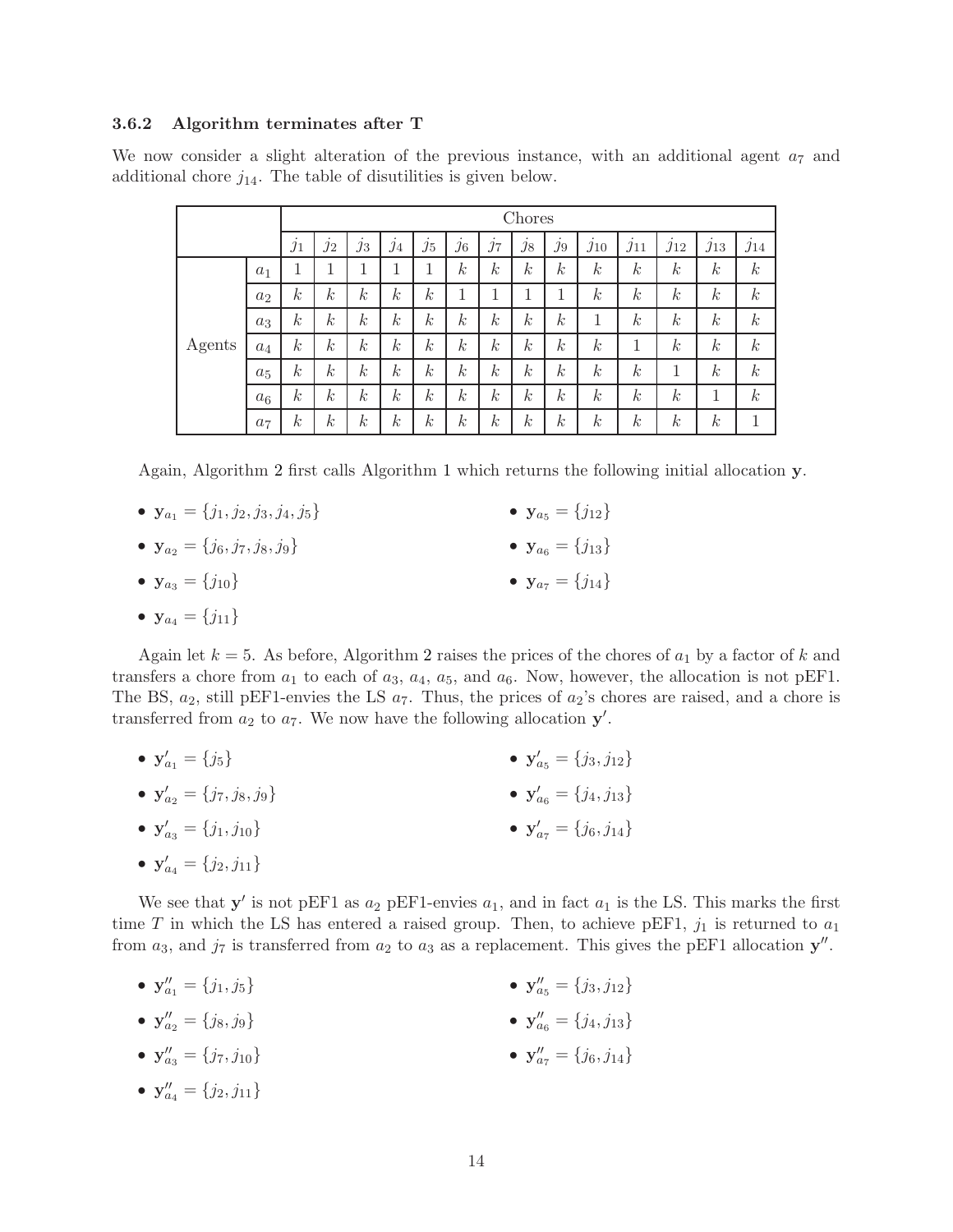# 4 EF+PO allocation of divisible chores

In this section, we prove our second result:

<span id="page-14-0"></span>**Theorem 2.** Given a bivalued fair division instance  $(N, M, V)$  of divisible chores with all  $c_{ij} \in$  ${a,b}$  for some  $a,b \in \mathbb{R}^+$ , an EF+fPO allocation can be computed in strongly polynomial-time.

We prove Theorem [2](#page-14-0) by showing that Algorithm [4](#page-16-0) computes an  $EF+fPO$  allocation in strongly polynomial-time. First note that we can scale the costs of the chores so that they are in  $\{1, k\}$ .

#### <span id="page-14-1"></span>4.1 Describing the Approach

Since we are interested in an EF+fPO allocation, we try to construct a (fractional) market outcome  $(x, p)$  which is price-envy-free (pEF) as opposed to pEF1. A market outcome  $(x, p)$  is said to be pEF if for all agents  $i, h \in N$ ,  $p(x_i) \geq p(x_h)$ , i.e., all agents have equal spending. Similar to Lemma [1,](#page-4-1) we can show that if  $(x, p)$  is a pEF market outcome, then x is EF. Thus, our aim is to obtain a market outcome in which all agents have the same spending.

As in Algorithm [2,](#page-8-0) we begin with an initial market outcome  $(x, p)$  on mBB, with certain desirable properties. Specifically, we partition the agents into groups  $N_1, \ldots, N_R$  so that each group spends the same amount, each group is a partial component of some agent, and the peragent spending of the group  $N_r$  decreases with r. Now, if the allocation is not pEF, it must be the case that any agent in the *pool* of biggest spenders B (here  $B = \{b : b \in \text{argmax}_{i \in N} p(x_i)\}\)$  envies any agent in the pool of least spenders L (here  $L = \{ \ell : \ell \in \text{argmin}_{i \in N} p(x_i) \}$ ), i.e.,  $p(x_b) > p(x_{\ell})$ for any  $b \in B$  and  $\ell \in L$ . The natural idea following Algorithm [2](#page-8-0) is to reduce the pEF-envy by *draining* chores uniformly from  $B$  to  $L$  along mBB edges. Further, if the pool  $B$  has chores which are not on mBB for  $L$ , then we raise the prices of certain chores in  $B$  by a factor of  $k$ , which creates the required mBB edges following Lemma [9.](#page-9-0) Initially, B equals  $N_1$ , and L equals  $N_R$ . At a certain point in the run of the algorithm, B equals  $\bigcup_{i\leq r} N_i$  and L equals  $\bigcup_{i\geq r'} N_{r'}$ , where  $r \leq r'$ . When eventually the pools of biggest and least spenders coincide, the algorithm terminates with a pEF allocation. This approach is similar to Algorithm [2](#page-8-0) and terminates in polynomial time.

However, we observe a stronger property of this approach, which we use to design Algorithm [4.](#page-16-0) We claim that effectively, this approach is equivalent to raising the prices of all chores in the first r <sup>∗</sup> groups, and then draining chores carefully, eventually resulting in a pEF allocation. Therefore, we can simply iterate over  $r = 1$  to  $R - 1 \leq n$  as a guess for a right value of  $r^*$ . We now describe the parts of the algorithm and also prove the above argument.

### <span id="page-14-2"></span>4.2 Obtaining Initial Groups

Algorithm [3](#page-15-0) obtains a partition of the set N of agents into groups  $N_1, \ldots, N_R$  $N_1, \ldots, N_R$  $N_1, \ldots, N_R$  similar to Algorithm 1, with the strengthened condition that the partial components are price envy-free (pEF) rather than pEF1. The price vector p is set the same way as in Algorithm [1.](#page-6-0) Then all low-cost chores are priced at 1 and high-cost chores are priced at k. To allocate these chores, however, we use a balanced flow formulation [\[15\]](#page-23-4). This gives us an allocation with the key property that if agent i spends more than agent j, then there is no alternating path from i to j. Then, each b selected in Line 4 of Algorithm [3](#page-15-0) is a biggest spender in its partial component, but also cannot spend more than any agent in its partial component. Thus, it must be that the partial component (i.e., group) is pEF. Algorithm [3](#page-15-0) runs in polynomial time as the balanced flow allocation is achieved by at most m max-flow computations (see [\[15\]](#page-23-4)) and the remaining structure is analogous to Algorithm [1.](#page-6-0)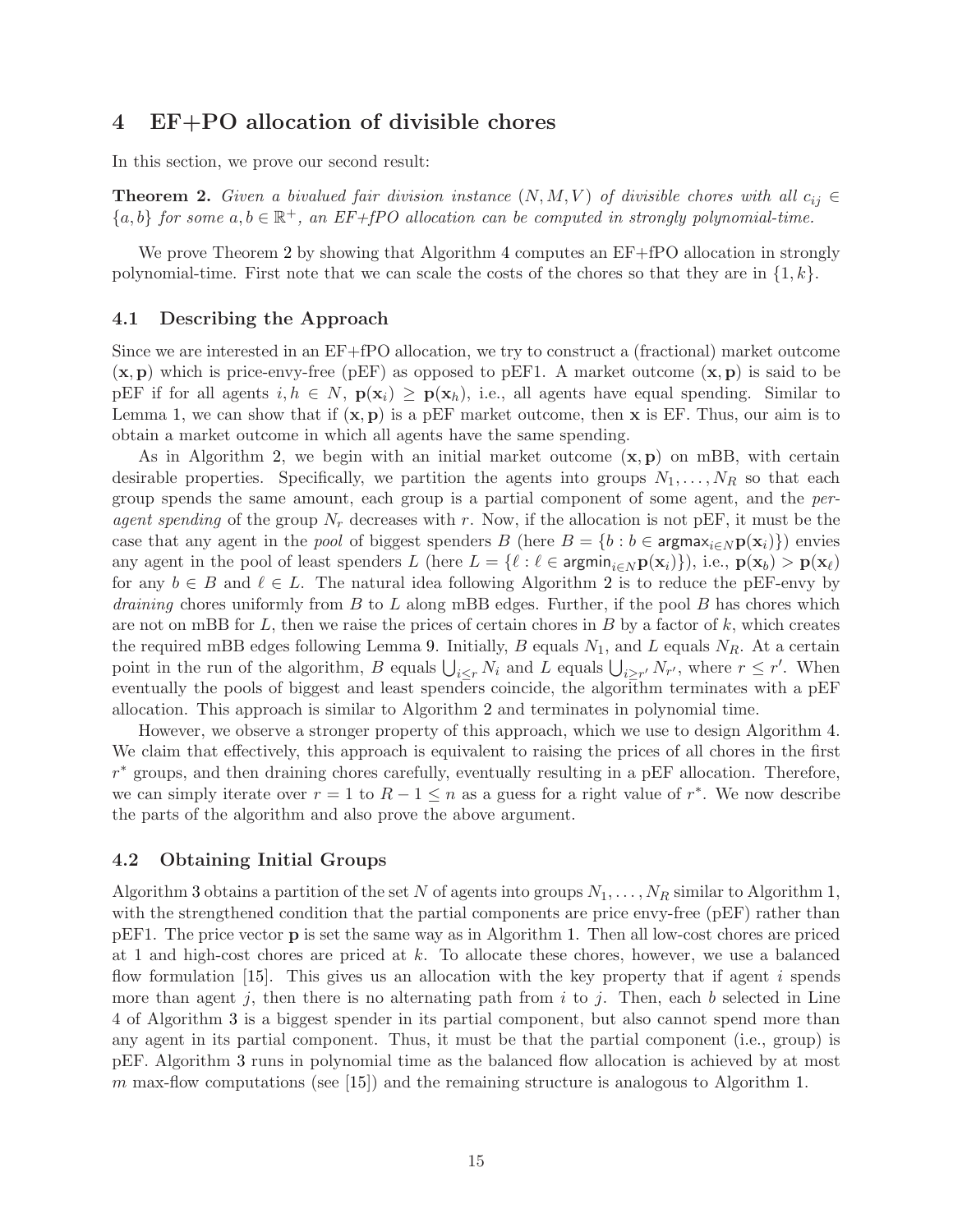### <span id="page-15-0"></span>Algorithm 3 MakeInitGroupsDiv

**Input:** Fair division instance  $(N, M, C)$  with  $c_{ij} \in \{1, k\}$ **Output:** Fractional alloc. **x**, prices **p**, agent groups  $\{N_r\}_{r\in[R]}$ 1:  $(\mathbf{x}, \mathbf{p}) \leftarrow$  initial cost minimizing balanced flow fractional market allocation, where  $p_j = c_{ij}$  for  $j \in \mathbf{x}_i$ . 2:  $R \leftarrow 1, N' \leftarrow N$ 3: while  $N' \neq \emptyset$  do 4:  $b \leftarrow \text{argmax}_{i \in \mathbb{N}'} \mathbf{p}(\mathbf{x}_i)$  ⇒ Biggest Spender 5:  $C_b \leftarrow$  Component of b  $\triangleright$  See Definition [2](#page-5-1) 6:  $H_R \leftarrow C_b \cap (N' \cup \mathbf{x}_{N'})$   $\triangleright$  Partial component 7:  $N_R \leftarrow H_R \cap N$   $\triangleright$  Agent group 8:  $N' \leftarrow N' \setminus N_R, R \leftarrow R + 1$ 9:  $\mathbf{return\ } (\mathbf{x},\mathbf{p},\{N_r\}_{r\in[R]})$ 

### <span id="page-15-1"></span>4.3 Discussion on Algorithm [4](#page-16-0)

Algorithm [4](#page-16-0) proceeds similarly to Algorithm [2](#page-8-0) with two key differences:

- (1) Multiple groups are raised simultaneously rather than one at a time.
- (2) Transfer are made between a pool of biggest spenders and a pool of least spenders. That is, we transfer (fractions of) chores from all biggest spenders to all least spenders.

We show that there always exists some  $r^*$ ,  $1 \leq r^* \leq R-1$ , such that simultaneously raising the first  $r^*$  groups allows us to reach a pEF allocation by performing chore transfers along mBB edges from biggest spenders to least spenders. Recalling that the partial components associated with each group  $N_i$  are pEF, let  $s(N_i)$  denote the *per agent spending* of  $N_i$ . By construction, we have that  $s(N_i) \geq s(N_j)$  for  $i \leq j$ . Suppose we do an initial raise of the first r groups. Let  $\beta \in [n]$  be such that the pool of biggest spenders B is the union of raised groups  $\bigcup_{i=1}^{\beta} N_i$ . Similarly, let  $\lambda \in [n]$ be such that the pool of least spenders L is the union of unraised groups  $\bigcup_{i=\lambda}^R N_i$ . Algorithm [4](#page-16-0) then proceeds to transfer chores out of agents in B at a uniform rate  $\rho_B$  and into agents in L at a uniform rate  $\rho_L$ , such that  $|B|\rho_B = |L|\rho_L$ . Then,  $s(B)$  will fall towards  $s(N_{\beta+1})$  while  $s(L)$  rises towards  $s(N_{\lambda-1})$ . When we transfer enough chores so that  $s(B)$  reaches  $s(N_{\beta+1})$  or  $s(L)$  reaches  $s(N_{\lambda-1})$ , whichever occurs first, we add the agents in that group to the respective pool. Note that in this process both  $B$  and  $L$  are only growing. Once an agent enters  $B$  or  $L$ , she never leaves. In addition, we have that  $s(B)$  is always decreasing while  $s(L)$  is always increasing, i.e., the *spending*  $gap \s(S) - s(L)$  is weakly decreasing. When the spending gap is zero, i.e.  $s(B) = s(L)$ , the allocation is pEF. However, to guarantee that transfers occur along mBB edges, we must have that all agents in  $B$  are in raised groups, and all agents in  $L$  are in unraised groups. Thus, we give the two conditions under which the algorithm *cannot* obtain a pEF allocation after raising the first  $r$ groups:

- Condition 1. Raised groups have too much total spending. The spending of agents in L rises to spending level of  $N_r$  before the spending of agents in B falls to the level of  $N_r$ . That is, a raised group enters L.
- *Condition 2.* Raised groups have too little total spending. The spending of agents in B falls to the level of  $N_{r+1}$  before the spending of agents in L rises to the level of  $N_{r+1}$ . That is, an unraised group enters B.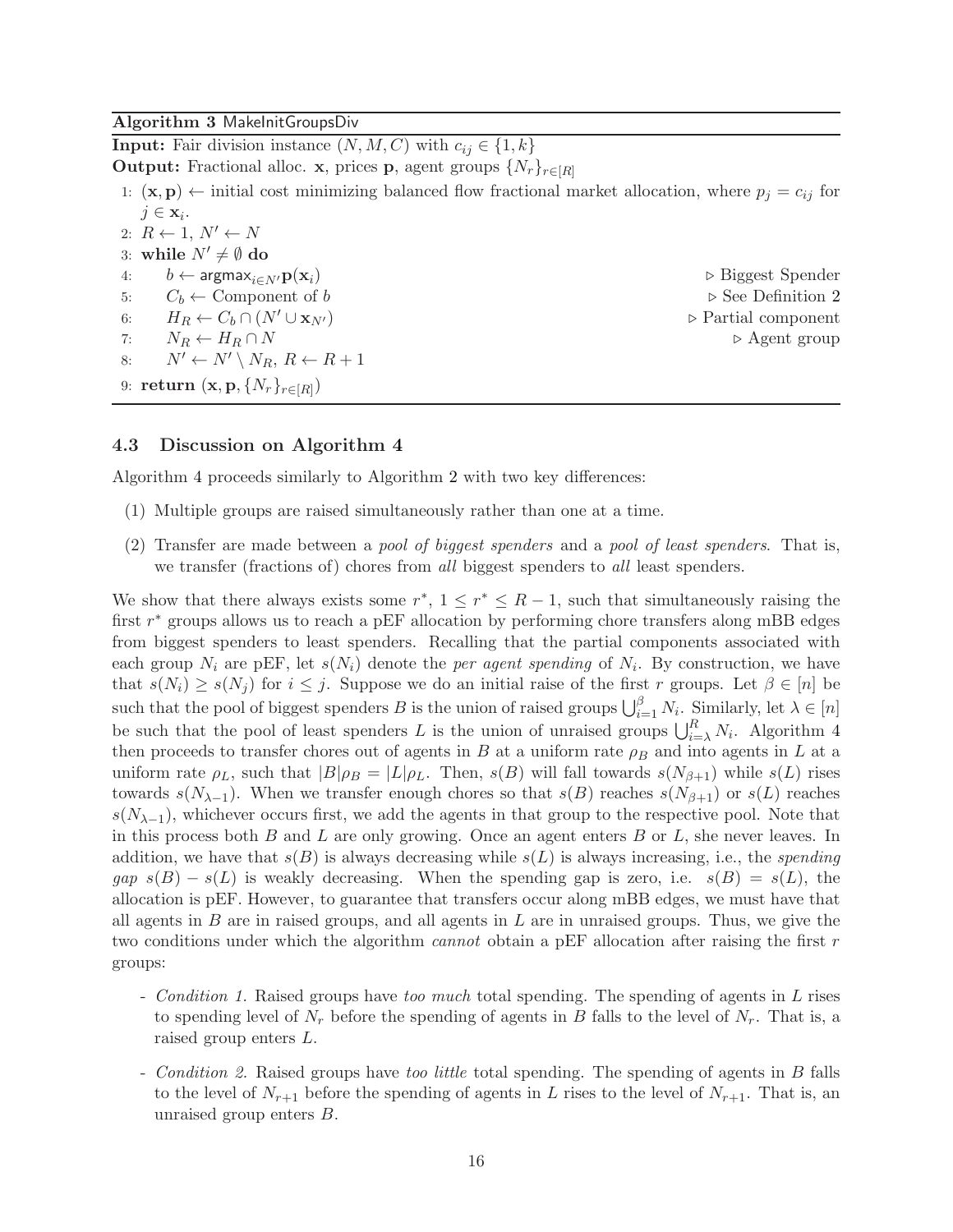<span id="page-16-0"></span>Algorithm 4 Computing an EF+fPO allocation

**Input:** Fair division instance  $(N, M, C)$  with  $c_{ij} \in \{1, k\}$ Output: A fractional allocation x 1: for  $r \in [R-1]$  do 2:  $(\mathbf{x},\mathbf{p},\{N_r\}_{r\in[R]}) \leftarrow \mathsf{MakelnitGroupsDiv}(\mathsf{N},\mathsf{M},\mathsf{V})$ 3: Raise prices of chores of agents in  $\{N_i\}_{i\in[r]}$  by a factor of k 4:  $B \leftarrow N_1$   $\triangleright$  Pool of Biggest Spenders 5: β ← 1 ⊲ Index of lowest group in B 6:  $L \leftarrow N_R$   $\triangleright$  Pool of Least Spenders 7:  $\lambda \leftarrow R$   $\triangleright$  Index of highest group of L 8: while  $\beta \leq r$  and  $\lambda \geq r + 1$  do 9:  $d_B \leftarrow |B| \cdot (s(B) - s(N_{\beta+1}))$ 10:  $d_L \leftarrow |L| \cdot (s(N_{\lambda-1})) - s(L)$ 11: **for** agents  $b \in B$  do 12: if  $\beta = r$  and  $\lambda = r + 1$  then 13:  $q \leftarrow \frac{|B| \cdot s(B) + |L| \cdot s(L)}{|N|}$ 14:  $C \leftarrow \text{subset of } \mathbf{x}_b \text{ s.t. } \mathbf{p}(C) = s(B) - q$ 15: else if  $d_B \geq d_L$  then 16:  $C \leftarrow \text{subset of } \mathbf{x}_b \text{ s.t. } \mathbf{p}(C) = \frac{d_L}{|B|}$ 17: else 18:  $C \leftarrow \text{subset of } \mathbf{x}_b \text{ s.t. } \mathbf{p}(C) = \frac{d_B}{|B|}$ 19: **for** agents  $\ell \in L$  do 20:  $\mathbf{x}_b \leftarrow \mathbf{x}_b \setminus \frac{1}{|L|}C$ 21:  $\mathbf{x}_{\ell} \leftarrow \mathbf{x}_{\ell} \cup \frac{1}{|I|}$  $\frac{1}{|L|}C$ 22: if  $(x, p)$  is pEF then 23: return  $(x, p)$ 24: else if  $d_B \geq d_L$  then 25:  $L \leftarrow L \cup N_{\lambda-1}$ 26:  $\lambda \leftarrow \lambda - 1$ 27: else 28:  $B \leftarrow B \cup N_{\beta+1}$ 29:  $\beta \leftarrow \beta + 1$ 

If neither of these conditions hold, then  $B$  always contains only raised groups, and  $L$  always holds only unraised groups. It is clear then that we can perform transfers until the spending gap between B and L closes entirely and we have a pEF allocation. Specifically, this is possible when the algorithm reaches a point where  $B$  contains all the raised groups and  $L$  contains all the unraised groups (see Line 12). We show that is guaranteed for some  $r^*$ ,  $1 \le r^* \le R - 1$ .

Suppose we raise only the single group  $N_1$ . It cannot be that Condition 1 holds here, as L rising to the level of  $N_1$  implies that the allocation is pEF. It must be that we have Condition 2, or we would be done as the allocation will be pEF and the algorithm would halt.

Now suppose inductively that we have raised the first  $r$  groups and found that the allocation is not pEF and Condition 1 is impossible for the first r groups, i.e., Condition 2 holds. Then, it must also be that Condition 1 is impossible if we raise the first  $r + 1$  groups if the allocation is still not pEF. Let  $\sigma = s(N_{r+1})$  be the per-agent spending of  $N_{r+1}$  just before  $N_{r+1}$  undergoes price-rise.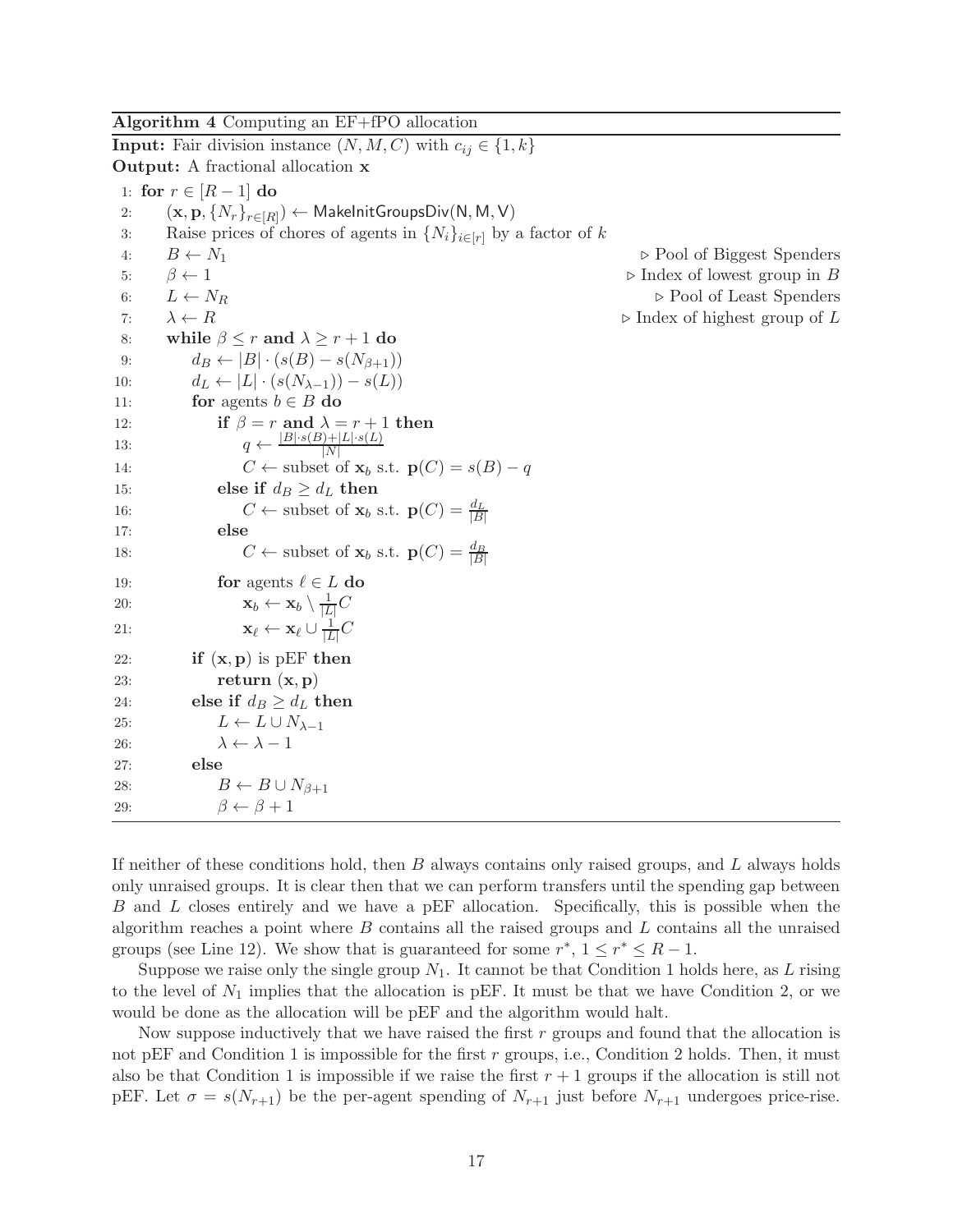Since raising r groups results in Condition 2, we know that  $s(B)$  falls to  $\sigma$  before  $s(L)$  rises to  $\sigma$ . Surely then, in raising  $r + 1$  groups,  $s(B)$  falls to  $\sigma \cdot k$  before  $s(L)$  rises to  $\sigma \cdot k$ , as  $\sigma \cdot k > \sigma$ . This shows Condition 1 cannot hold after raising the first  $r + 1$  groups, given that the allocation is not yet pEF.

Finally, suppose that we have raised the first  $R-1$  groups, i.e., all but the last group, and the allocation is not pEF. Then, Condition 2 cannot hold, as  $s(B)$  falling to the level of  $s(N_R)$  implies that the allocation is pEF. Thus, if the allocation is not pEF, Condition 1 must hold, but this is impossible by our inductive argument. Hence it must be that for some  $r^*$ ,  $1 \le r^* \le R - 1$ , a pEF allocation was obtained.

Following this logic, Algorithm [4](#page-16-0) checks each possible r until  $r^*$  is found and a pEF allocation is obtained. Further, since all chore transfers are along mBB, the allocation remains fPO throughout. Thus the algorithm computes a pEF+fPO allocation.

For each  $r \in [R]$ , the algorithm performs at most  $O(n^2)$  transfers before adding an agent group to either  $B$  or  $L$ . A group cannot be added to both  $B$  and  $L$ , nor can it leave  $B$  or  $L$  after being added. Thus, since  $R \leq n$ , the total number of transfers performed to check if some r is correct is  $O(n^3)$ , so checking all possible r takes  $O(n^4)$  $O(n^4)$  $O(n^4)$  transfers. Hence, Algorithm 4 terminates in strongly polynomial-time, proving Theorem [2.](#page-14-0)

#### 4.4 Pseudocode Description

We describe the details of the pseudocode of Algorithm [4.](#page-16-0)

As described in Section [4.1,](#page-14-1) Algorithm [4](#page-16-0) iteratively searches for a right value  $r^*$  of the number of groups to raise. This corresponds to the for loop starting in Line 1. Line 2 calls Algorithm [3](#page-15-0) to obtain initial groups as described in Section [4.2.](#page-14-2)

Lines 4-5 initialize the pool of biggest spenders  $B$  to  $N_1$  and set the index of the lowest group in B,  $\beta$ , to 1. Lines 6-7 initialize the pool of least spenders L to  $N_R$  and set the index of the lowest group in  $L$ ,  $\lambda$ , to R.

The loop starting in Line 8 is active while the pool of biggest spenders doesn't contain an unraised component  $(\beta \leq r)$  and the pool of least spenders doesn't contain a raised component  $(\lambda \geq r + 1)$ . We then want to decide how much spending (chores) to *drain* from B to L. As described in Section [4.3,](#page-15-1) either the per-agent spending of B can climb down to the per-agent spending of  $N_{\beta+1}$ , or the per-agent spending of L can climb up to the per-agent spending of  $N_{\lambda-1}$ . Line 9 computes the total amount of spending  $d<sub>B</sub>$  to be transferred in the former case and Line 10 computes the total amount of spending  $d<sub>L</sub>$  to be transferred in the latter case.

The loop starting in Line 11 considers agents  $b \in B$  one by one and computes an appropriately priced bundle of chores that should be taken away from them. If B contains all the raised groups and L contains all the unraised groups, i.e., if  $\beta = r$  and  $\lambda = r + 1$  (Line 12), then we are a step away from obtaining a pEF allocation. We compute the average spending of all agents,  $q$ , in Line 13. This is the amount to which we want to bring every agent's spending. Hence, for each agent b in consideration, we compute a subset  $C \subseteq \mathbf{x}_b$  with value  $s(B) - q$  (Line 14), and distribute it evenly to all agents in L (Lines 20-21). Here,  $\frac{1}{|L|}C$  denotes a (fractional) bundle of chores  $C'$  where  $C'_{ij} = \frac{1}{|L|}$  $\frac{1}{|L|}C_{ij}$  for agent i and chore j (revisit Section [2](#page-2-1) for the definition of a fractional allocation).

Otherwise, if  $d_B \geq d_L$ , then the per-agent spending of L reaches the per-agent spending of  $N_{\lambda-1}$ before the per-agent spending of B reaches the per-agent spending of  $N_{\beta+1}$ . Hence each agent  $\ell \in L$ must obtain an additional spending of  $\frac{d_L}{|L|}$  from agents in B. We do this by computing a subset C of  $\mathbf{x}_b$  of value  $\frac{d_L}{|B|}$  from every  $b \in B$  (Line 16) and giving a  $\frac{1}{|L|}$ -sized fraction of C to  $\ell$  (Line 20-21). Thus,  $\ell$  obtains a spending  $\frac{1}{|L|} \cdot \frac{d_L}{|B|}$  $\frac{d_L}{|B|}$  from every agent in B, which totals to  $\frac{d_L}{|L|}$ , the required amount.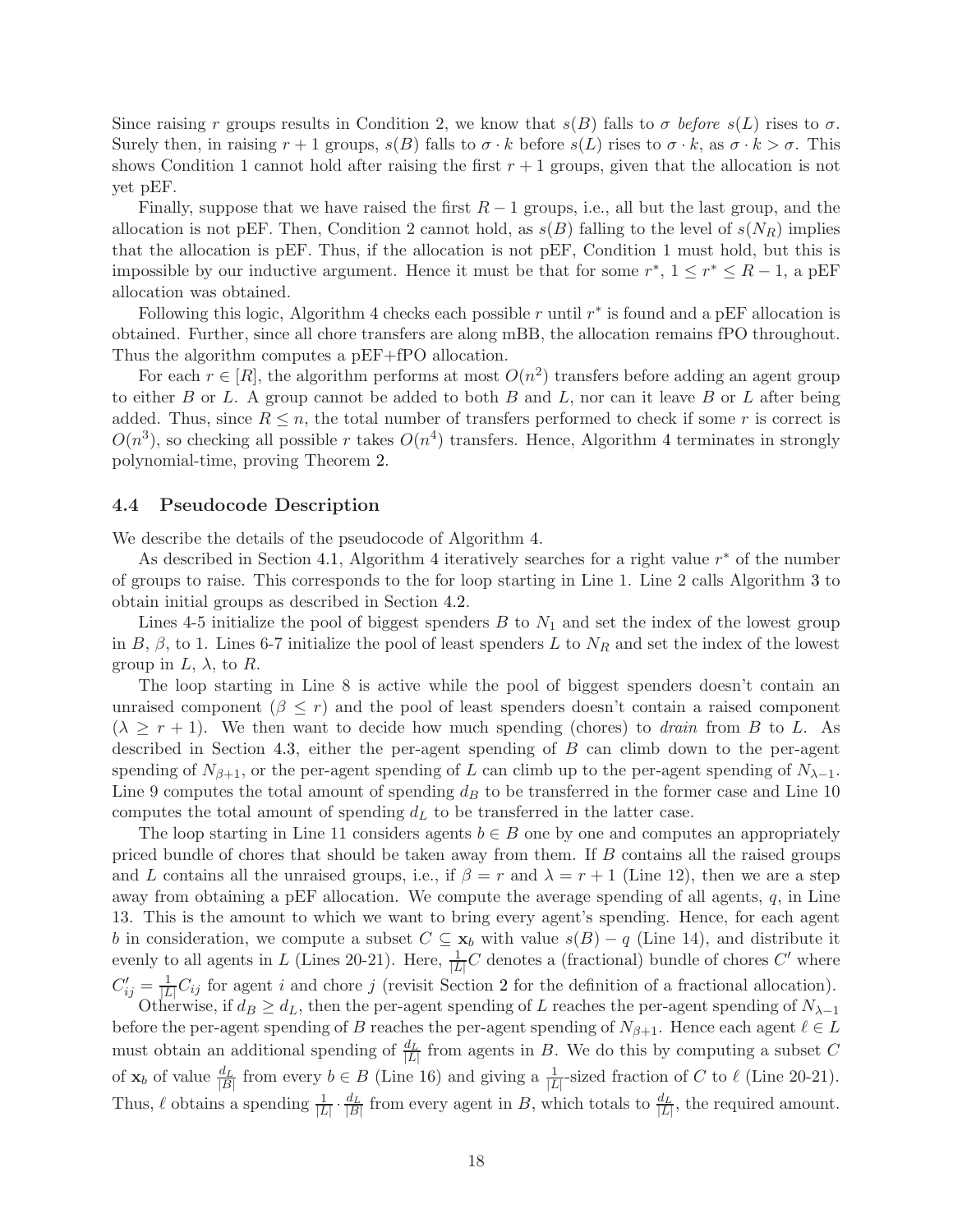Now, we update the pool of least spenders to include  $N_{\lambda-1}$ , and update  $\lambda$  (Lines 25-26).

Analogously, when  $d_B < d_L$ , the per-agent spending of B reaches the per-agent spending of  $N_{\beta+1}$  before the per-agent spending of L reaches the per-agent spending of  $N_{\lambda-1}$ . Hence, each agent  $b \in B$  loses an amount equalling  $\frac{d_B}{|B|}$ . For each b, we compute a set C with spending  $\frac{d_B}{|B|}$  (Line 18), which is then transferred equally among all agents in L (Line 20-21). We also update the pool of biggest spenders to include  $N_{\beta+1}$ , and update  $\beta$  (Lines 28-29).

We terminate if the allocation is pEF (Lines 22-23). If not, then we continue our search for a right value  $r^*$  by incrementing  $r$  (Line 1). The arguments of Section [4.3](#page-15-1) show that for some  $1 \leq r \leq R-1$ , Algorithm [4](#page-16-0) will terminate with a pEF+fPO allocation.

### 5 Discussion

In this paper, we presented a strongly polynomial-time algorithm for computing an EF1+fPO allocation of indivisible chores to agents with bivalued preferences, constituting the first non-trivial result for the EF1+PO problem for chores. Our algorithm is novel and relies on several involved arguments. Given that the general case is a challenging open problem, we believe extending our algorithm and its analysis to the class of  $k$ -ary chores is an interesting and natural next step. Another interesting question is whether we can compute an EFX allocation in this setting. We also presented a strongly polynomial-time for computing an EF+fPO allocation of divisible bivalued chores. Computing an EF+fPO allocation of divisible k-ary chores in polynomial-time is also a compelling direction for future work.

### <span id="page-18-0"></span>A Missing Proofs from Section [3](#page-5-2)

**Lemma 4.** Algorithm [1](#page-6-0) terminates in time  $\text{poly}(n, m)$ .

Proof. Consider the time needed to make the component of the big spender pEF1. We show that this takes time  $poly(n, m)$ . Note that when the identity of the big spender b does not change, a transfer of chore j strictly increases the level of j. Thus, while the big spender b is unchanging, chore j can be transferred at most n times. Thus, the total number of chore transfers with the same big spender is at most mn.

We now bound the total number of times the identity of the big spender may change. Let  $\mathbf{x}^t$  be the allocation at iteration t, and **p** be the price vector. Furthermore, let  $j_{(i,t)}$  denote the highest-priced chore of agent  $i$  at time  $t$ .

We claim that if an agent b ceases to be the BS at iteration t and subsequently becomes the BS again at t', then her spending (up to removal of one chore) strictly goes down, i.e.,  $\mathbf{p}(\mathbf{x}_b^{t'})$  $\binom{t'}{b}\setminus j_{(b,t')}) <$  $\mathbf{p}(\mathbf{x}_b^t \setminus j_{(b,t)})$ . Note that b must lose some chore at time t to cease being the BS. Then, since the spending of b up to one chore at time  $t'$  is weakly greater than at time  $t, b$  must also have gained a chore between t and t'. Let the most recent time b gained a chore be  $t'' \in (t, t')$ , and let b' (resp. b'') be the BS at time  $t'$  (resp.  $t''$ ). Note that the spending of the big spender up to one chore weakly decreases with each iteration, so  $p(\mathbf{x}_{h'}^{t'})$  $\mathbf{b}^{t'}\setminus j_{(b',t')})\overset{\mathbf{1}}{\leq}\mathbf{p}(\mathbf{x}_{b''}^{t''})$  $b'' \setminus j_{(b'',t'')}) \leq \mathbf{p}(\mathbf{x}_{b}^{t} \setminus j_{(b,t)})$ . Since b receives a chore j at time t'', b must be envied by b'' at time t'' (Line 6). This gives us  $\mathbf{p}(x_b^{t''})$  $\hat{\boldsymbol{h}}''_b$ )  $< \mathbf{p}(\mathbf{x}_{b''}^{t''})$  $_{b^{\prime \prime }}^{t^{\prime \prime }}\backslash j_{(b^{\prime \prime },t^{\prime \prime })}).$ As j is the last chore gained by b, we have  $p(\mathbf{x}_h^{t})$  $\mathbf{b}_{b}^{t'} \setminus j_{(b,t')}) \leq \mathbf{p}(\mathbf{x}_{b}^{t'}),$  $\mathbf{b}_{b}^{t'}\setminus j)\leq \mathbf{p}(\mathbf{x}_{b}^{t''})$  $\left(\begin{matrix} t' \ b' \end{matrix}\right) < \mathbf{p}(\mathbf{x}_{b''}^{t''})$  $\binom{t^{\prime\prime}}{b^{\prime\prime}}\setminus j_{(b^{\prime\prime},t^{\prime\prime})})\leq$  $\mathbf{p}(\mathbf{x}_{b}^{t} \setminus j_{(b,t)})$ , thus proving the claim.

Thus, if an agent i ceases to be the BS at time  $t$  and later becomes the BS again at  $t'$ , the spending of i is strictly smaller at  $t'$  than at t. It follows that i has strictly smaller disutility at  $t'$ since the prices have not changed. In any allocation  $x$ , if  $s_i$  (resp.  $t_i$ ) is the number of chores in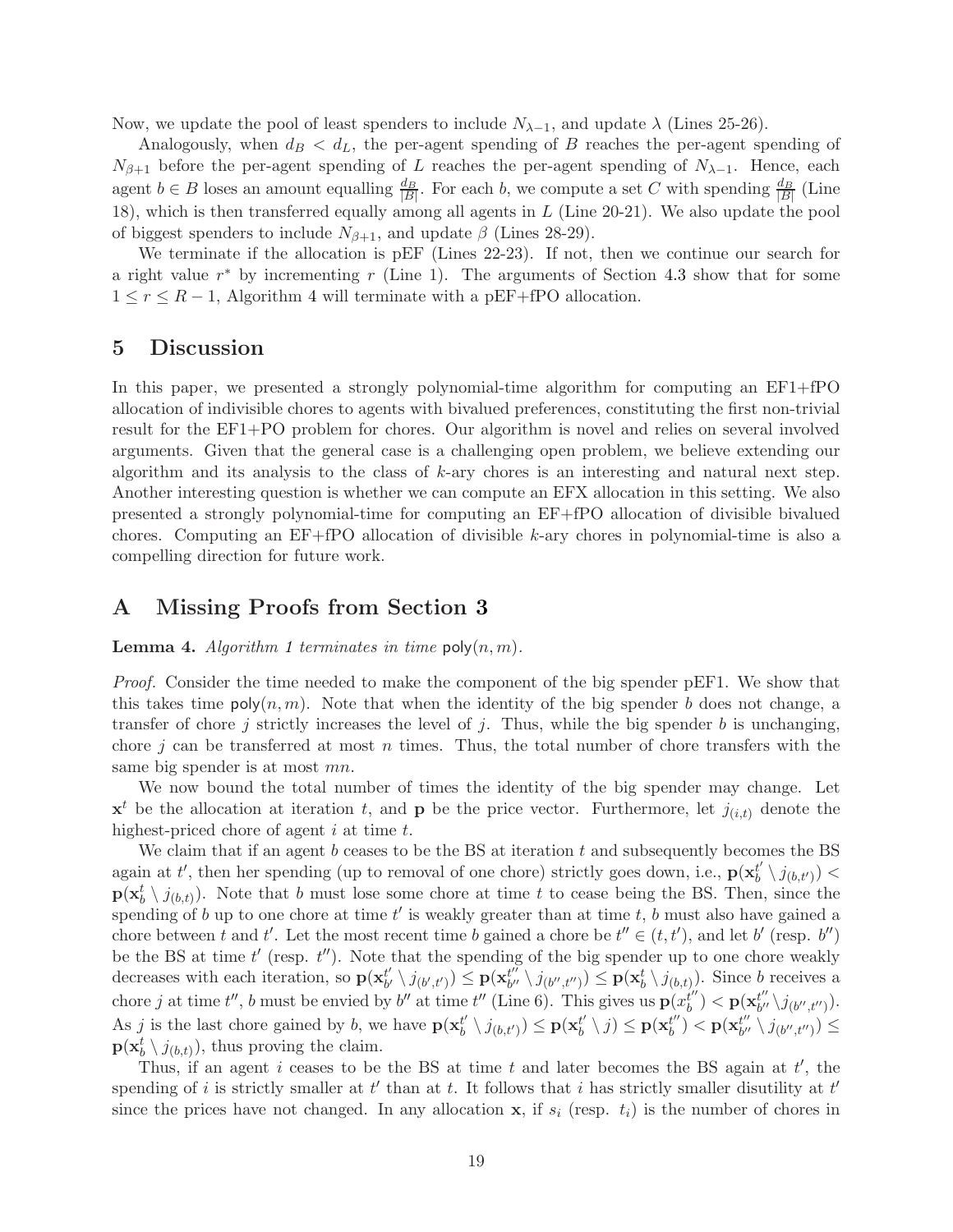$\mathbf{x}_i$  with cost b (resp. a) by i, the disutility of i is  $u_i = s_i + t_i k$ . Since  $0 \leq s_i, t_i \leq m$ , the number of different disutility values i can have in any allocation is at most  $O(m^2)$ . Thus, for any agent i, the number of times her disutility decreases is at most  $O(m^2)$ . Thus, an agent can become the big spender only  $O(m^2)$  times. Hence, the number of identity changes of the BS is at most  $O(m^2n)$ .

Thus, the time needed to make the component of the big spender pEF1 is  $O(m^3n^2)$ . Since we need construct at most n pEF1 components, the total time needed is  $O(m^3n^3)$ . In conclusion, Algorithm [1](#page-6-0) terminates in  $\mathsf{poly}(n,m)$  time. □

#### **Lemma 5.** The spending of the least spender does not decrease in the run of Algorithm [2.](#page-8-0)

*Proof.* The spending of the LS cannot decrease during a price-rise step. Suppose  $t$  is a chore transfer step and s is the spending of the LS at t. If  $t \leq T$ , transfers are from the BS b to the LS  $\ell$ . Further, this happens only if b pEF1-envies  $\ell$ . Thus, b cannot spend less than s after the chore transfer due to the pEF1 condition. If  $t > T$ , chore transfers are along alternating paths  $b \to j' \to i \to j \to \ell$ , where  $j' \in \mathbf{x}_{b}^{t} \cap \text{mBB}_{i}$  and  $j \in \mathbf{x}_{i}^{t} \cap \text{mBB}_{\ell}$ , and b pEF1-envies  $\ell$ . As discussed in Section [3.4,](#page-10-1) the spending of i does not change during this chore transfer, hence i cannot spend less than s after the transfer. As before, b cannot spend less than s after the transfer due to the pEF1 condition. Thus, the spending of the least spender does not decrease in the run of Algorithm [2.](#page-8-0) □

#### **Lemma 6.** Throughout the run of Algorithm [2,](#page-8-0) each group  $N_r$  remains pEF1.

*Proof.* We prove this lemma in two parts: before  $T$ , and after  $T$ , the latter is proved in Lemma [13](#page-11-0) (iii). For the run of the algorithm prior to T, we proceed by induction. As the base case, we know from Lemma [3](#page-6-1) that the groups  $\{N_r\}_{r\in[R]}$  are each pEF1 at the end of MakeInitGroups. As the inductive hypothesis, assume that each group is pEF1 at time-step t. After the event at t, a group can cease to be pEF1 potentially because of a (i) chore transfer, or (ii) price-rise.

- 1. Chore transfer step. From the algorithm it is clear that any chore transfer prior to  $T$  happens from the big spender b to  $\ell$ . Let  $N_r$  be a group. We consider four cases:
	- Both b and  $\ell$  lie outside  $N_r$ , then the bundles of agents in  $N_r$  are unaffected, and the allocation continues to remain pEF1 after the transfer.
	- Both b and  $\ell$  lie in  $N_r$ . However, if this happens then the algorithm terminates with a pEF1 allocation, since  $N_r$  is pEF1 at time-step t by assumption.
	- b lies in  $N_r$  and  $\ell$  does not. Let  $i \neq b$  be an agent in  $N_r$  and  $(\mathbf{x}, \mathbf{p})$  be the allocation at t. Since  $N_r$  is pEF1, we have  $p(\mathbf{x}_i) \geq p(\mathbf{x}_b \setminus j)$  for some  $j \in \mathbf{x}_b$ . Since  $N_r$  is pEF1, b does not pEF1-envy  $i$  at  $t$ . Since  $b$  loses a chore at  $t$ ,  $b$  does not pEF1-envy  $i$  after the transfer. Further, since b is the big spender in  $H_r$ ,  $\mathbf{p}(\mathbf{x}_i \setminus j') \leq \mathbf{p}(\mathbf{x}_b \setminus j)$  for some  $j' \in \mathbf{x}_i$ . Thus,  $\mathbf{p}(\mathbf{x}'_i \setminus j') \leq \mathbf{p}(\mathbf{x}'_b)$ , where  $\mathbf{x}'$  is the allocation after the transfer. Hence, i does not pEF1-envy b after the transfer. Thus,  $N_r$  remains pEF1 after the transfer.
	- $\ell$  lies in  $N_r$  and b does not. Let  $i \neq \ell$  be an agent in  $N_r$  and  $(\mathbf{x}, \mathbf{p})$  be the allocation at t. Since  $N_r$  is pEF1, we have  $\mathbf{p}(\mathbf{x}_i \setminus j) \leq \mathbf{p}(\mathbf{x}_{\ell})$  for some  $j \in \mathbf{x}_i$ . Since  $\ell$  gains a chore  $j'$  at time t, the allocation  $\mathbf{x}'$  after the event at t satisfies  $\mathbf{p}(\mathbf{x}'_l \setminus j') = \mathbf{p}(\mathbf{x}_l) \leq \mathbf{p}(\mathbf{x}_i) = \mathbf{p}(\mathbf{x}'_l)$ . Hence  $\ell$  does not pEF1-envy *i* after the transfer. Further, since  $\ell$  gains an additional chore and  $N_r$  is pEF1 at t, i will not pEF1-envy  $\ell$  after the transfer. Thus,  $N_r$  remains pEF1 after the transfer.
- 2. Price-rise step. Suppose  $N_r$  undergoes a price-rise at t. At t,  $N_r$  is pEF1 by assumption. Since the prices of all chores in  $N_r$  are raised by the same factor, it continues to be pEF1 after the price-rise.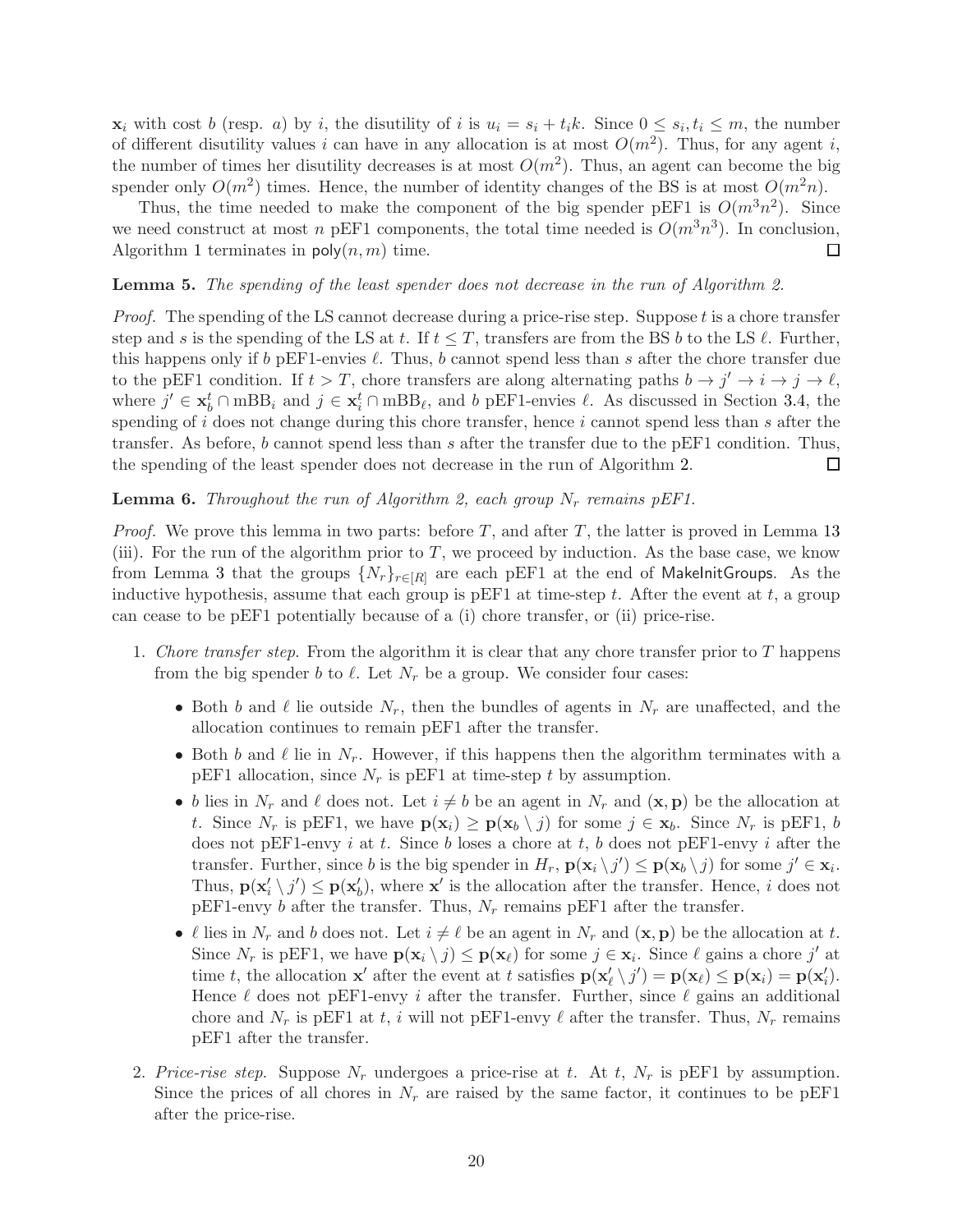In both cases, we see that  $N_r$  continues to remain pEF1 after the event at t. We conclude by induction that each group remains pEF1 throughout the run of the algorithm.  $\Box$ 

We denote by  $(\mathbf{x}^t, \mathbf{p}^t)$  the allocation and price vector at time-step t.

**Lemma 8.** If at any point in the run of Algorithm [2](#page-8-0) prior to  $T$ , the big spender lies in a group which contains a former least spender, then the allocation is pEF1.

*Proof.* Let t be the first time-step when the big spender (BS) b lies in a group  $N_r$  which also contains an agent i, who was a least spender (LS) most recently at time-step  $t' \leq t$ . If  $t' = t$ , then  $N_r$  contains both the LS and the BS, in which case the allocation must be pEF1 due to Lemma [6.](#page-8-1) Thus,  $t' < t$ .

Suppose  $N_r$  underwent a price-rise at a time-step  $t''$  between  $t'$  and  $t$ . Then the BS h at  $t''$  must be in  $N_r$ . If that happens, then at  $t''$ , the big spender lies in a group which also contains a former LS *i*. Since  $t'' < t$ , this contradicts the definition of *t*. Thus,  $N_r$  does not undergo a price-rise between  $t'$  and  $t$ . We next show that:

<span id="page-20-0"></span>**Claim 1.** b cannot be a former least spender, unless the allocation is already  $pEF1$ .

*Proof.* For sake of contradiction, assume b was an LS most-recently at time-step  $t_0 < t$ . From the properties of the algorithm (Lemma [7\)](#page-9-1), b ceased to be an LS at  $t_0$  because she received a chore j. Subsequent to this, b cannot receive another chore, since  $t_0$  is the most recent time-step when b was an LS, and only an LS can receive a chore (Lemma [7\)](#page-9-1). Thus we must have  $\mathbf{x}_b^t \subseteq \mathbf{x}_b^{t_0} \cup \{j\}$ . Further,  $b \in H_r$  does not undergo price-rise between  $t_0$  and  $t$ , otherwise it would contradict the definition of t. Hence we obtain:  $\mathbf{p}^t(\mathbf{x}_b^t \setminus j) \leq \mathbf{p}^{t_0}(\mathbf{x}_b^{t_0})$  $\big\{ \begin{array}{c} t_0 \ b \end{array} \big\}.$ 

Let  $\ell$  be the LS at t. From Lemma [5,](#page-7-1) we know  $\mathbf{p}^t(\mathbf{x}_{\ell}^t) \geq \mathbf{p}^{t_0}(\mathbf{x}_{b}^{t_0})$  $\binom{t_0}{b}$ , since b was the LS at  $t_0$ . Putting it together, we get  $\mathbf{p}^t(\mathbf{x}_{\ell}^t) \geq \mathbf{p}^t(\mathbf{x}_{\ell}^t \setminus j)$ , i.e.,  $(\mathbf{x}, \mathbf{p})$  is pEF1 at t, since b is the BS at t.  $\Box$ 

With Claim [1](#page-20-0) in hand, we can now prove Lemma [8.](#page-9-2) Since  $b$  is not a former LS,  $b$  has not received a chore. Also, b has not undergone a price-rise. Hence:  $\mathbf{p}^t(\mathbf{x}_b^t \setminus j) \leq \mathbf{p}^{t'}(\mathbf{x}_b^{t'}$  $\left(\mathbf{b}^{t^{\prime}}\setminus j^{\prime}\right)^{'}\!\leq \mathbf{p}^{t^{\prime}}(\mathbf{x}_{i}^{t^{\prime}})$  $i^{\prime}$ ), for some  $j \in \mathbf{x}_b^t$  and  $j' \in \mathbf{x}_b^{t'}$  $t'$ , since  $H_r$  is pEF1 at t' by Lemma [6.](#page-8-1) Finally, by Lemma [5,](#page-7-1) we get  $\mathbf{p}^{t'}(\mathbf{x}_i^{t'})$  $t'_{i}$ )  $\leq$   $\mathbf{p}^{t}(\mathbf{x}_{\ell}^{t})$ , where  $\ell$  is the LS at t. Putting these together, we get:  $\mathbf{p}^{t}(\mathbf{x}_{\ell}^{t}) \geq \mathbf{p}^{t}(\mathbf{x}_{b}^{t} \setminus j)$ , showing that  $(\mathbf{x}, \mathbf{p})$  is pEF1 at t.  $\Box$ 

**Lemma 11.** At T, agents in  $N_{\leq r}$  are pEF1 towards others.

*Proof.* Let  $t \leq T$  be the time-step at which  $N_r$  was raised, i.e., the most recent price-rise. Let h be the big spender at t. We know that  $h \in H_r$ . Let i be an arbitrary agent in  $N_{\leq r}$ .

Since i is in a raised group  $N_{r'}$ , where  $r' < r$ , i cannot have gained a chore before T. Let  $t' < t$ be the time at which  $N_{r'}$  was raised. Then:

- if i gained a chore before  $t'$ , then  $N_{r'}$  cannot have been undisturbed at  $t'$ .
- if i gained a chore at time  $t'' \in (t',T)$ , then i had to have been the LS at  $t''$  (Lemma [7\)](#page-9-1). Hence at  $t'' < T$ , the LS was in a raised group. This contradicts the definition of T.

Hence i can only lose chores. Just after  $t'$ , all chores of i are priced at k. Hence the spending of i after  $t'$  is always a multiple of k. Further, until  $t, h$  is undisturbed, and contains only chores of price 1. Let  $c = \mathbf{p}^t(\mathbf{x}_h^t)$  be the number of (price 1) chores initially assigned to h.

Note that  $N_{r'}$  must contain an agent who initially has at least c price 1 chores, since  $N_{r'}$ undergoes price-rise before  $N_r$ . Since each group is pEF1, i must have at least  $c-1$  price 1 chores.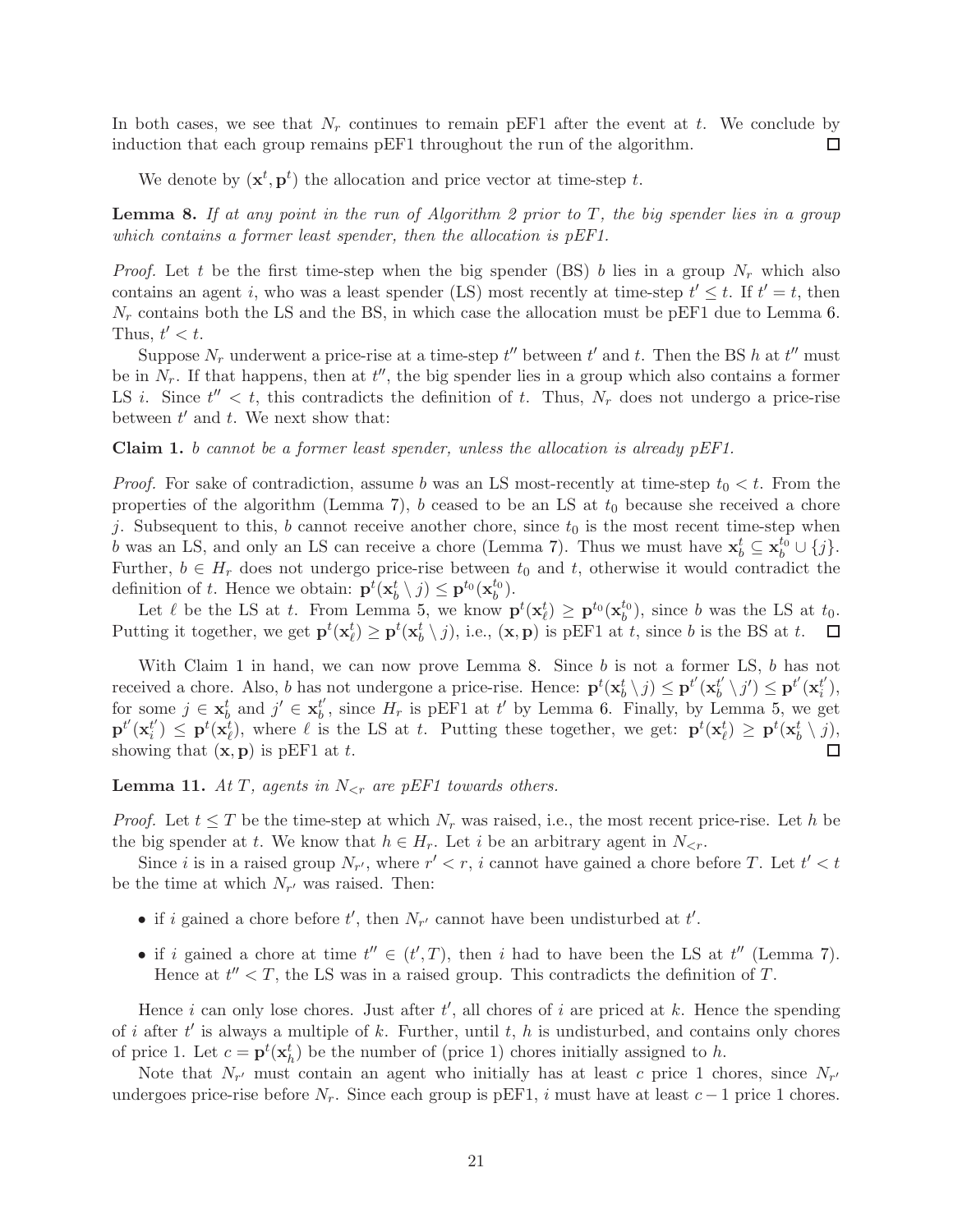Hence just after t', we have  $\mathbf{p}^{t'}(\mathbf{x}_i^{t'}))$  $t'$ <sub>i</sub>) ≥  $k(c-1)$ . After  $t'$ , the spending of *i* potentially drops because of transfer of chores of price k.

At t, since h is the BS, we know:  $\mathbf{p}^t(\mathbf{x}_i^t) - k \leq \mathbf{p}^t(\mathbf{x}_h^t) - 1$ . Since the spending of i is a multiple of  $k$ , we have:

$$
\mathbf{p}^{t}(\mathbf{x}_{i}^{t}) \leq k + k \cdot \left\lfloor \frac{\mathbf{p}^{t}(\mathbf{x}_{h}^{t}) - 1}{k} \right\rfloor = k + k \cdot \left\lfloor \frac{c - 1}{k} \right\rfloor
$$

Just before the time before t that i lost her last chore, since h is not the BS, the spending of i has to be at least  $k + (c - 1)$ . Hence the spending of i at t is gk where:

- if  $k|(c-1)$ , then  $g \in \{(c-1)/k, 1+(c-1)/k\}$
- otherwise,  $q = 1 + |(c-1)/k|$

Since i is an arbitrary agent in  $N_{\leq r}$ , we see that every agent in  $N_{\leq r}$  spends almost the same amount (up to k). Hence there is no pEF1-envy among agents of  $N_{\leq r}$  at t. From t to T, agents in  $N_{\leq r}$  only lose chores, and the gap between the spendings of any two agents cannot ever exceed k. Hence at T, agents in  $N_{\leq r}$  do not pEF1-envy each other. Since the LS is in  $N_{\leq r}$  at T, we conclude that agents in  $N_{\leq r}$  do not pEF1-envy any other agent. □

We see from the previous analysis that  $\mathbf{p}^t(\mathbf{x}_i^t) \ge c - 1$ , where  $c = \mathbf{p}^t(\mathbf{x}_h^t)$ .

# **Lemma 12.** At T, agents in  $N_{>r}$  are pEF1 towards others.

*Proof.* Let  $t \leq T$  be the time-step at which  $N_r$  was raised, i.e., the most recent price-rise. Let i be an arbitrary agent in  $N_{\geq r}$ . Since i is in an unraised group, i cannot have undergone a price-rise or ever lost a chore.

Suppose t' is the last time i gained a chore j. Then at t', i is a LS. Thus,  $\mathbf{x}_i^{t'} \cup \{j\} = \mathbf{x}_i^T$ , and  $\mathbf{p}^T(\mathbf{x}_i^T \setminus j) = \mathbf{p}^{t'}(\mathbf{x}_i^{t'})$  $t'$ ). Since the spending of the LS weakly increases,  $\mathbf{p}^{t'}(\mathbf{x}_i^{t'}))$  $t'_{i}$ )  $\leq$   $\mathbf{p}^{T}(\mathbf{x}_{\ell}^{T}),$  where  $\ell$  is the LS at T. Hence we obtain:  $\mathbf{p}^T(\mathbf{x}_i^T \setminus j) \leq \mathbf{p}^T(\mathbf{x}_\ell^T)$ , showing that i does not pEF1-envy the LS.

Suppose  $i$  did not ever gain a chore. Then, the bundle of  $i$  has been undisturbed from the start. Since h is the BS at t, we have  $\mathbf{p}^T(\mathbf{x}_i^T \setminus j') = \mathbf{p}^t(\mathbf{x}_i^t \setminus j') \leq c-1$ , for some  $j' \in \mathbf{x}_i^T$ . We know that  $\ell$ spends at least  $c - 1$  at t. We know  $\ell$  does not gain a chore. We show that it is not possible for  $\ell$ to lose a chore after  $t$ , unless the allocation is already pEF1.

Suppose  $\ell$  loses a chore j for the last time at  $t' \in (t, T)$ . At  $t'$ ,  $\ell$  was the BS. Since there are no price-rises after t, the spending of the BS up to the removal of one chore weakly decreases.  $\text{Hence } \mathbf{p}^T (\mathbf{x}_b^T \setminus j') \leq \mathbf{p}^{t'} (\mathbf{x}_{\ell}^{\tilde{t}'}).$  $\ell(\nmid j)$ , where b is the BS at T. Since  $\ell$  doesn't lose a chore after  $t'$ ,  $\mathbf{p}^{t'}(\mathbf{x}_\ell^{t'}$  $\mathbf{p}^{t'}(y) = \mathbf{p}^{T}(\mathbf{x}_{\ell}^{T})$ . Thus the allocation is already pEF1.

If  $\ell$  did not lose any chore after t, then  $\mathbf{p}^T(\mathbf{x}_{\ell}^T) = \mathbf{p}^t(\mathbf{x}_{\ell}^t) \ge c - 1$ . Since  $\mathbf{p}^T(\mathbf{x}_{i}^T \setminus j') \le c - 1$ , for some  $j' \in \mathbf{x}_i^T$  if i has not gained a chore, we see that in this case too i does not pEF1-envy the LS at T.

Since i was an arbitrary agent in  $N_{>r}$ , we conclude that no agent in  $N_{>r}$  pEF1-envies any other agent. □

**Lemma 13.** After  $T$ , the following are invariant:

- (i) Agents in  $N_{\leq r}$  do not pEF1-envy any other agent.
- (ii) Agents in  $N_{>r}$  do not pEF1-envy any other agent.
- (iii) Each group is pEF1.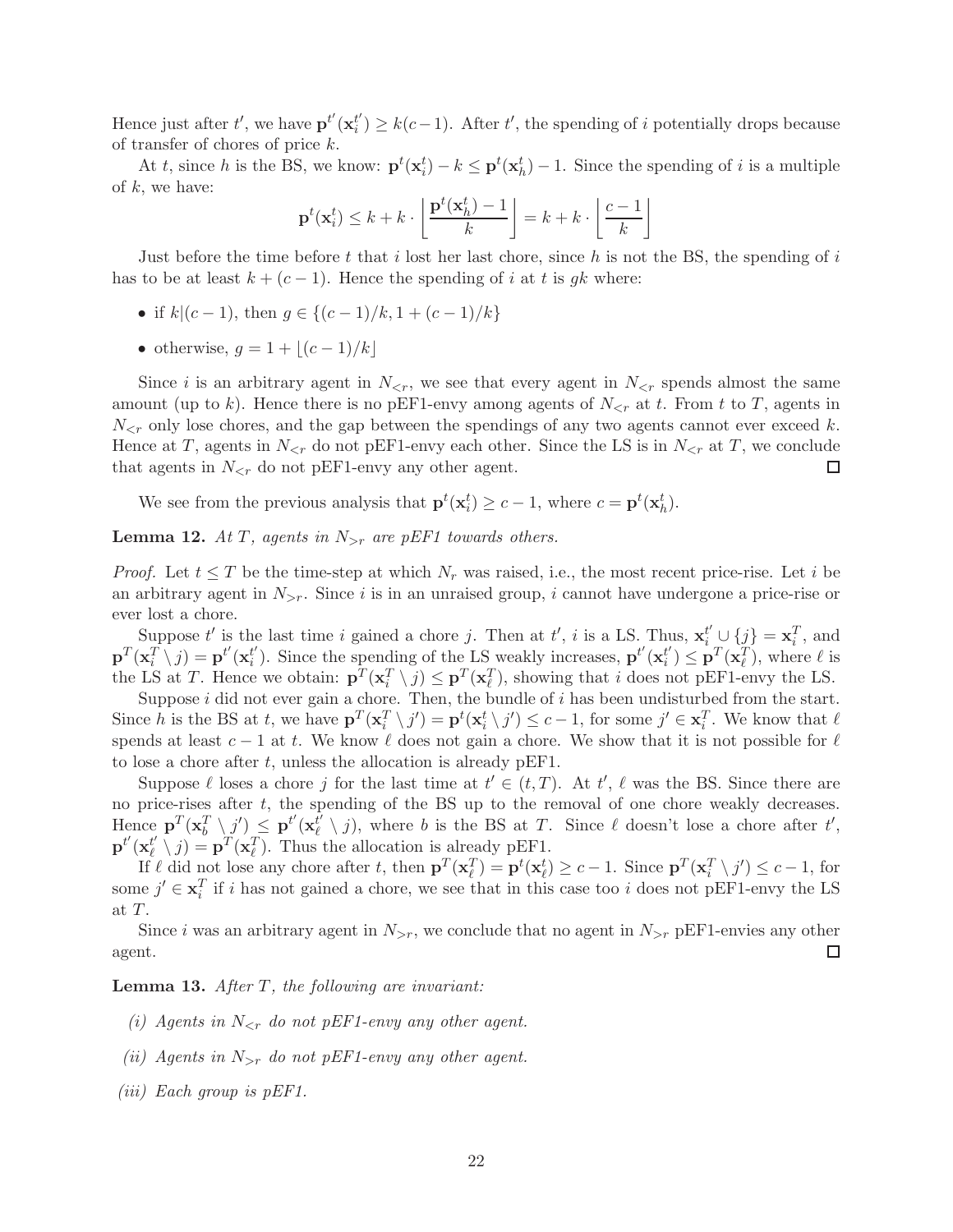*Proof.* Recall that Lemmas [11](#page-10-2) and [12](#page-10-3) shows that (i) and (ii) hold just after  $T$ , and Lemma [6](#page-8-1) shows (iii) holds just after T. With this as our base case, we proceed by induction. Assume (i)-(iii) hold at some time step  $t > T$ . The event at t can either be:

- A direct chore transfer from  $b \in N_r$  to  $\ell \in N_{\geq r}$ . Such a transfer does not newly cause any agent to pEF1-envy  $\ell$  since  $\ell$  gains a chore, nor any agent to pEF1-envy b since b is the BS. Also, b does not newly pEF1-envy any agent since she loses a chore, and neither does  $\ell$  newly pEF1-envy any agent since she is the LS.
- A chore transfer of the form  $b \to j' \to i \to j \to \ell$ , where  $i \in N_{\geq r}$ ,  $j' \in \mathbf{x}_b^t$ ,  $j \in \mathbf{x}_i^t$ , and j is a chore that  $\ell$  lost prior to T. Hence  $p_j^t = p_{j'}^t = k$ . Hence,  $\mathbf{p}^{t+1}(\mathbf{x}_i^{t+1}) = \mathbf{p}^t(\mathbf{x}_i^t)$ . Thus, this step effectively amounts to transferring a chore from  $b$  to  $\ell$ . As argued in the previous paragraph, this does not cause any agent to newly start pEF1-envying another agent.

Hence, by induction, (i)-(iii) hold after  $t$  as well.

 $\Box$ 

# <span id="page-22-2"></span>References

- [1] Georgios Amanatidis, Georgios Birmpas, Aris Filos-Ratsikas, Alexandros Hollender, and Alexandros A. Voudouris. Maximum Nash welfare and other stories about EFX. In Proceedings of the Twenty-Ninth International Joint Conference on Artificial Intelligence, (IJCAI), pages 24–30, 2020.
- <span id="page-22-4"></span><span id="page-22-3"></span>[2] Haris Aziz. The Hylland-Zeckhauser rule under bi-valued utilities. CoRR, abs/2006.15747, 2020.
- [3] Haris Aziz, Péter Biró, Jérôme Lang, Julien Lesca, and Jérôme Monnot. Efficient reallocation under additive and responsive preferences. *Theoretical Computer Science*, 790: $1 - 15$ , 2019.
- <span id="page-22-7"></span>[4] Moshe Babaioff, Tomer Ezra, and Uriel Feige. Fair and truthful mechanisms for dichotomous valuations. Proceedings of the AAAI Conference on Artificial Intelligence, 35(6):5119–5126, May 2021. URL: <https://ojs.aaai.org/index.php/AAAI/article/view/16647>.
- <span id="page-22-1"></span>[5] Siddharth Barman, Sanath Kumar Krishnamurthy, and Rohit Vaish. Finding fair and efficient allocations. In Proceedings of the 19th ACM Conference on Economics and Computation (EC), pages 557–574, 2018.
- <span id="page-22-6"></span>[6] Siddharth Barman, Sanath Kumar Krishnamurthy, and Rohit Vaish. Greedy algorithms for maximizing Nash social welfare. In Proceedings of the 17th International Conference on Autonomous Agents and MultiAgent Systems (AAMAS), page 7–13, 2018.
- <span id="page-22-0"></span>[7] Umang Bhaskar, A. R. Sricharan, and Rohit Vaish. On approximate envy-freeness for indivisible chores and mixed resources. CoRR, abs/2012.06788, 2020. URL: <https://arxiv.org/abs/2012.06788>, [arXiv:2012.06788](http://arxiv.org/abs/2012.06788).
- <span id="page-22-8"></span>[8] Bernhard Bliem, Robert Bredereck, and Rolf Niedermeier. Complexity of efficient and envyfree resource allocation: Few agents, resources, or utility levels. In Proceedings of the 25th International Joint Conference on Artificial Intelligence (IJCAI), page 102–108, 2016.
- <span id="page-22-5"></span>[9] Anna Bogomolnaia and Herve Moulin. Random matching under dichotomous preferences. Econometrica, 72(1):257–279, 2004.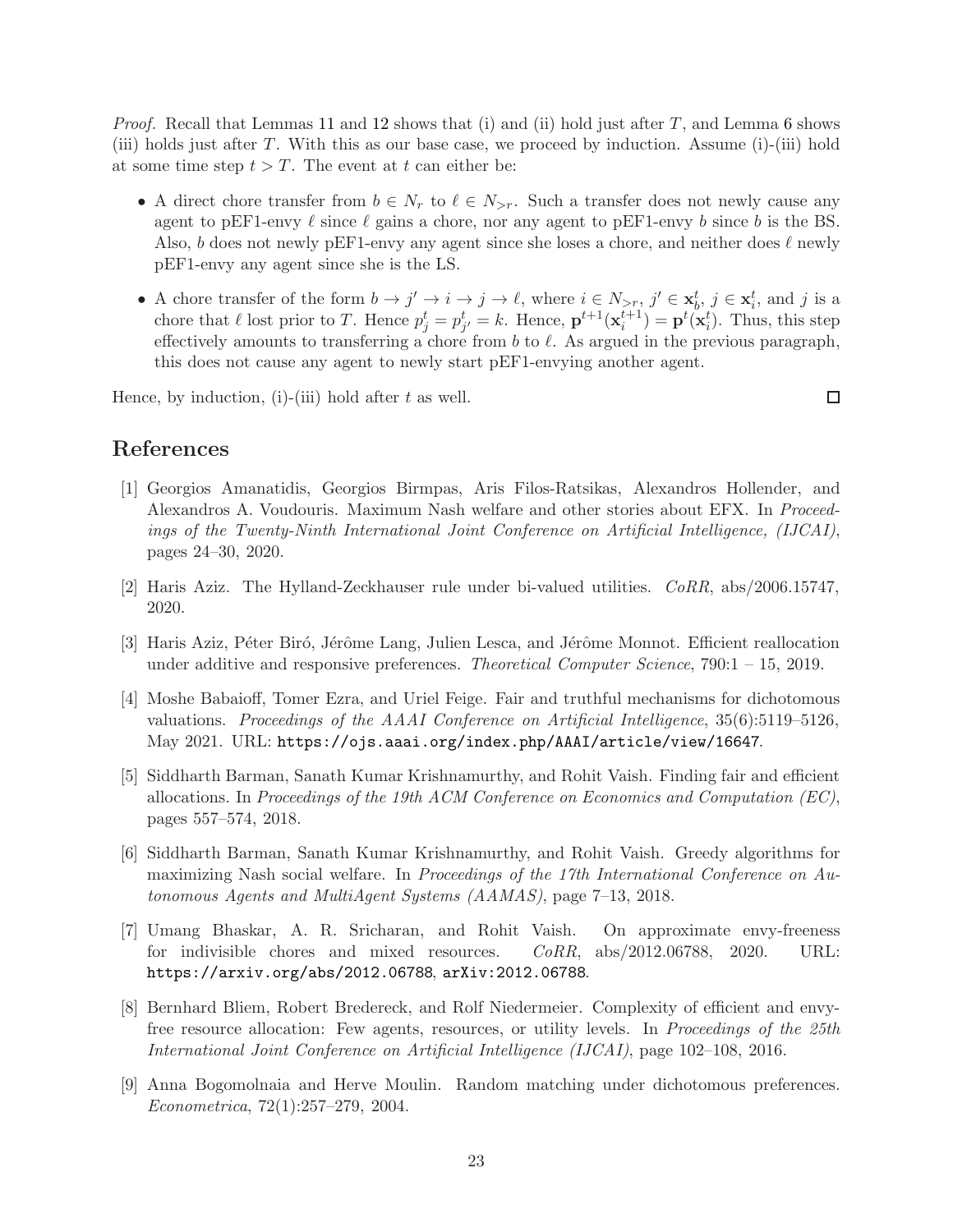- <span id="page-23-5"></span>[10] Anna Bogomolnaia, Herv´e Moulin, Fedor Sandomirskiy, and Elena Yanovskaya. Competitive division of a mixed manna. Econometrica, 85(6):1847–1871, 2017. URL: <http://www.jstor.org/stable/44955184>.
- <span id="page-23-6"></span><span id="page-23-1"></span>[11] Simina Brânzei and Fedor Sandomirskiy. Algorithms for competitive division of chores. CoRR, abs/1907.01766, 2019. URL: <http://arxiv.org/abs/1907.01766>, [arXiv:1907.01766](http://arxiv.org/abs/1907.01766).
- <span id="page-23-12"></span>[12] Eric Budish. The combinatorial assignment problem: Approximate competitive equilibrium from equal incomes. Journal of Political Economy,  $119(6):1061 - 1103$ , 2011.
- [13] Deeparnab Chakrabarty, Sanjeev Khanna, and Shi Li. On (1, e)-restricted assignment makespan minimization. In Proceedings of the 26th Annual ACM-SIAM Symposium on Discrete Algorithms (SODA), page 1087–1101, 2015.
- <span id="page-23-8"></span>[14] Bhaskar Ray Chaudhury, Jugal Garg, Peter McGlaughlin, and Ruta Mehta. Competitive allocation of a mixed manna. In Proceedings of the 2021 ACM-SIAM Symposium on Discrete Algorithms, SODA 2021, Virtual Conference, January 10 - 13, 2021, pages 1405–1424, 2021.
- <span id="page-23-4"></span><span id="page-23-0"></span>[15] Nikhil R. Devanur, Christos H. Papadimitriou, Amin Saberi, and Vijay V. Vazirani. Market equilibrium via a primal–dual algorithm for a convex program. J.  $ACM$ , 55(5), 2008.
- <span id="page-23-13"></span>[16] D.K. Foley. Resource allocation and the public sector. Yale Economic Essays, 7(1):45–98, 1967.
- [17] Rupert Freeman, Sujoy Sikdar, Rohit Vaish, and Lirong Xia. Equitable allocations of indivisible goods. In Proceedings of the 28th International Joint Conference on Artificial Intelligence (IJCAI), pages 280–286, 2019.
- <span id="page-23-14"></span>[18] Rupert Freeman, Sujoy Sikdar, Rohit Vaish, and Lirong Xia. Equitable allocations of indivisible chores. In Proceedings of the 19th International Conference on Autonomous Agents and MultiAgent Systems, AAMAS '20, page 384–392, 2020.
- <span id="page-23-9"></span>[19] Jugal Garg, Martin Hoefer, Peter McGlaughlin, and Marco Schmalhofer. When dividing mixed manna is easier than dividing goods: Competitive equilibria with a constant number of chores. In Algorithmic Game Theory - 14th International Symposium, SAGT 2021, Aarhus, Denmark, September 21-24, 2021, Proceedings, volume 12885, pages 329–344, 2021.
- <span id="page-23-7"></span>[20] Jugal Garg and Peter McGlaughlin. Computing competitive equilibria with mixed manna. In Proceedings of the 19th International Conference on Autonomous Agents and Multiagent Systems, AAMAS '20, Auckland, New Zealand, May 9-13, 2020, pages 420–428. International Foundation for Autonomous Agents and Multiagent Systems, 2020.
- <span id="page-23-3"></span>[21] Jugal Garg and Aniket Murhekar. Computing fair and efficient allocations with few utility values. In In Proc. 14th Symp. Algorithmic Game Theory (SAGT), 2021.
- <span id="page-23-11"></span>[22] Naveen Garg, Telikepalli Kavitha, Amit Kumar, Kurt Mehlhorn, and Julián Mestre. Assigning papers to referees. Algorithmica, v.x, x-x  $(2009)$ , 58, 01 2009.
- <span id="page-23-10"></span><span id="page-23-2"></span>[23] D. Golovin. Max-min fair allocation of indivisible goods. Technical Report, CMU-CS-05-144, 2005.
- [24] R. J. Lipton, E. Markakis, E. Mossel, and A. Saberi. On approximately fair allocations of indivisible goods. In Proceedings of the 5th ACM Conference on Electronic Commerce  $(EC)$ , pages 125–131, 2004.